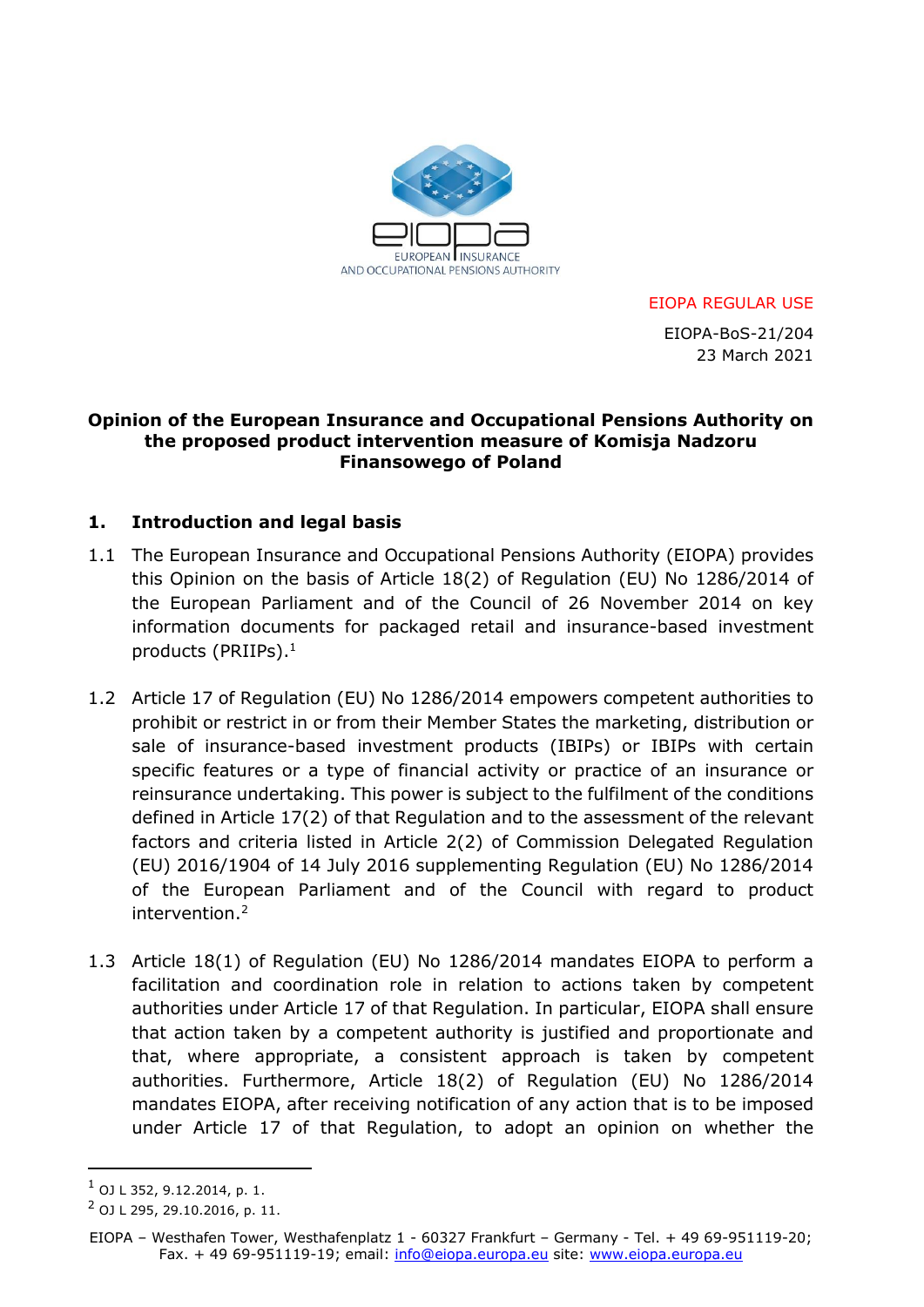prohibition or restriction is justified and proportionate. In addition, if EIOPA considers that the taking of a measure by other competent authorities is necessary to address the risk, it shall state this in its opinion.

1.4 The Board of Supervisors adopted this Opinion in accordance with Article 2(7) of its Rules of Procedure.<sup>3</sup>

## **Background**

- 1.5 On 7 September 2020, the Komisja Nadzoru Finansowego of Poland (KNF) informed the competent authorities concerned<sup>4</sup> about its planned product intervention measure and sought their feedback in accordance with Article 17(2)(d) of Regulation (EU) No 1286/2014.
- 1.6 On 2 October 2020, the KNF notified EIOPA and the competent authorities of all EU Member States, except the United Kingdom, under Article 17(3) of Regulation (EU) No 1286/2014 of its intention to prohibit the marketing, distribution or sale in or from the territory of Poland of IBIPs with certain specified features (Notification).
- 1.7 Following the Notification, EIOPA performed a facilitation and coordination role in accordance with Article 18(1) of Regulation (EU) No 1286/2014. In this context, EIOPA set up a thematic platform under its Committee on Consumer Protection and Financial Innovation which served as a forum for exchange of views for competent authorities, including the KNF.
- 1.8 On 6 October 2020, EIOPA transmitted the Notification to the European Securities and Markets Authority (ESMA) and the European Banking Authority (EBA) in view of possible cross-sectoral impacts. The EBA informed EIOPA that the planned product intervention measure by the KNF had no significant impact on the institutions and financial services that fall into the EBA's consumer protection remit. ESMA informed EIOPA that it did not see scope for a significant EU-wide cross-sectoral impact.
- 1.9 On 4 November 2020, EIOPA requested further information and evidence in relation to the Notification from the KNF which the KNF provided on 3 December 2020. This was followed with further exchanges and clarifications in order to ensure a proper assessment of the facts and actions of the KNF in the context of the planned product intervention measure.

<sup>&</sup>lt;sup>3</sup> Available at [https://www.eiopa.europa.eu/sites/default/files/publications/administrative/bos](https://www.eiopa.europa.eu/sites/default/files/publications/administrative/bos-rules_of_procedure.pdf)rules\_of\_procedure.pdf

<sup>&</sup>lt;sup>4</sup> Competent authorities (i) of insurance undertakings pursuing insurance activity in Poland under the freedom of establishment or freedom to provide services, (ii) of those Member States where insurance undertakings established in Poland pursue insurance activity under the freedom of establishment or freedom to provide services (Germany, Ireland, Luxembourg, Netherlands, Romania and Slovakia), and (iii) of parent insurance undertakings of insurance the groups which consist of, among others, insurance undertakings authorised by the KNF (Austria, France and Italy).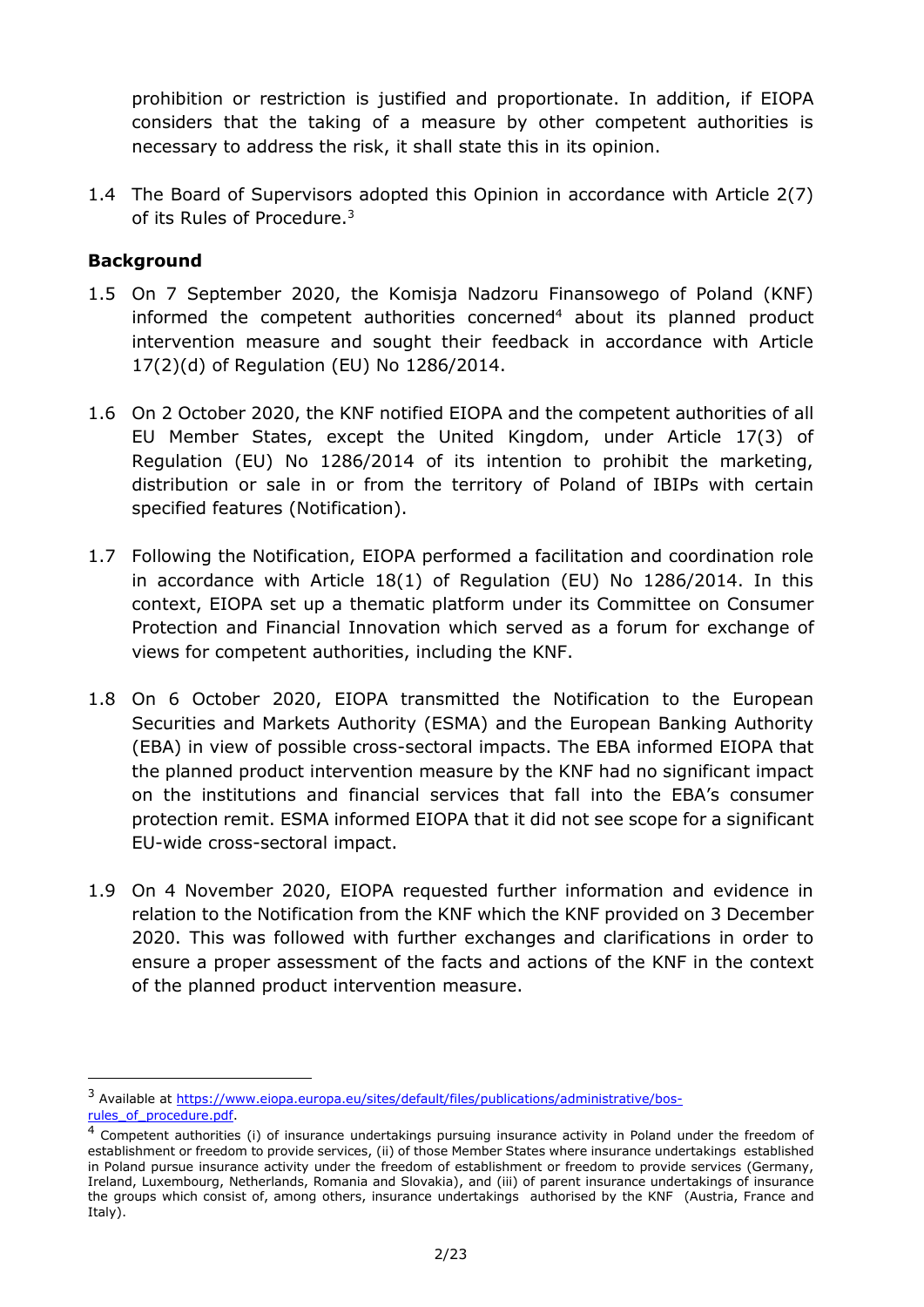- 1.10 The planned product intervention measure would apply to all unit-linked insurance products, except for unit-linked insurance products functioning as retirement products, individually continued group insurance contracts and closed books of business.
- 1.11 The KNF intends to adopt a decision introducing the product intervention by 31 March 2021. The planned product intervention measure intends to take effect on 1 October 2021.
- 1.12 Firstly, the planned product intervention measure aims at addressing significant investor protection concerns related to unit-linked insurance products that are unlikely to be profitable for investors.
- 1.13 Secondly, the product intervention aims at increasing the level of protection for investors that purchase unit-linked insurance products up to the level offered to direct investors in Undertakings for Collective Investment in Transferable Securities (UCITS) $5$  by prohibiting the investment of an investor's money (premium) in assets which:
	- (i) offer the possibility of investing in asset classes other than those allowed for UCITS supervised by the KNF;
	- (ii) offer the possibility of concluding contracts relating to derivative instruments other than those allowed for UCITS supervised by the KNF;
	- (iii) offer the possibility of investing without appropriate spreading of the investment risk, i.e. in a way that does not ensure investor protection in terms of asset diversification and exposure limits at a level at least equivalent to the level set for UCITS supervised by the KNF;<sup>6</sup>
	- (iv) offer the possibility of investing in contingent convertibles (CoCos) issued to qualify as components of own funds of credit institutions, investment firms, insurance undertakings, or reinsurance undertakings.
- 1.14 Thirdly, the product intervention intends to prohibit the marketing, distribution or sale of the unit-linked insurance products that do not fully present information about fees actually collected, in which such information is provided in an incomplete, non-transparent or incomprehensible manner, or contracts which use phrases concerning fees that refer to vague terms or terms that do not exist in a given contract. This includes cases where there is no specific disclosure on fees charged by asset management companies for the provision of assets management services in relation to the assets of unit-linked insurance products and cases where remuneration received by insurance undertakings from asset management companies is not disclosed.

<sup>5</sup> As defined in Article 1(2) of Directive 2009/65/EC of the European Parliament and of the Council of 13 July 2009 on the coordination of laws, regulations and administrative provisions relating to undertakings for collective investment in transferable securities (UCITS).

 $^6$  With the exception of the restrictions set out in Article 101(2) and Article 104(3) of the Polish Act on investment funds and management of alternative investment funds to allow to invest the whole premium in a particular UCITS.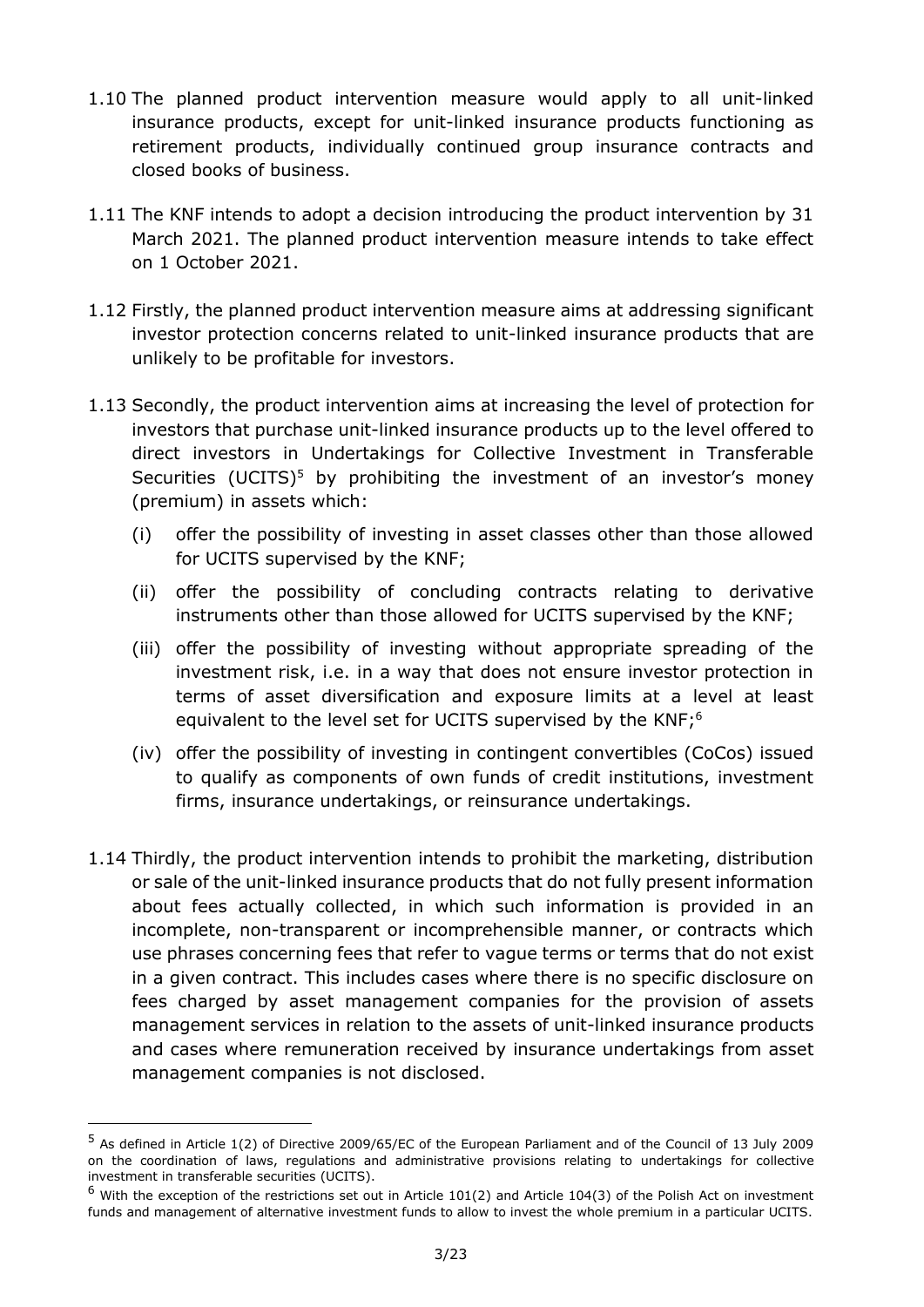- 1.15 Consequently, the planned product intervention measure would be based on three complementary criteria:
	- (i) product profitability;

-

- (ii) asset classes in which the unit-linked insurance products invest in;
- (iii) the manner of presenting fees and commissions in insurance contracts.
- 1.16 As part of its supervisory review process, the KNF intends to use a dedicated supervisory tool to assess whether product manufacturers have approriately applied the above referred three criteria. However, this tool will not be part of the product intervention measure. Consequently, it is also not subject of this Opinion.
- 1.17 Against this background, this Opinion provides EIOPA's views on the proposed product intervention measure presented in the Notification.

# **2. Justification of the proposed product intervention measure**

2.1 In view of assessing whether the proposed product intervention measure is justified, EIOPA first assessed whether the conditions of Article 17(2) of Regulation (EU) No 1286/2014 have been fulfilled by the KNF.

# **Existence of significant investor protection concerns**

- 2.2 The first condition for a prohibition set out in Article 17(2)(a) of Regulation (EU) No 1286/2014 is the existence of significant investor protection concerns arising out of an IBIP, or activity or practice.
- 2.3 According to Article 2(1) of Commission Delegated Regulation (EU) 2016/1904, in determining whether there exists significant investor protection concerns, all factors and criteria listed in Article 2(2) of that Commission Delegated Regulation should be assessed, but the existence of significant investor protection concerns can be based on one or more of those factors or criteria. The KNF based the identified investor protection concerns on the criteria listed in Article 2(2) (a), (b), (d), (e) and (f) of that Commission Delegated Regulation.
- 2.4 In justifying the planned product intervention measure and the existence of significant investor protection concerns, the KNF reported in the Notification consumer detriment related to various aspects of how unit-linked insurance products are designed.
- 2.5 Consumer detriment includes high costs for asset management services charged by external asset management companies that are passed on to investors.<sup>7</sup> The KNF estimated that investors have been overcharged by approximately EUR 2.5

 $7$  According to the evidence presented by the KNF, the average level of fund management charges for investors is 2.4% p.a..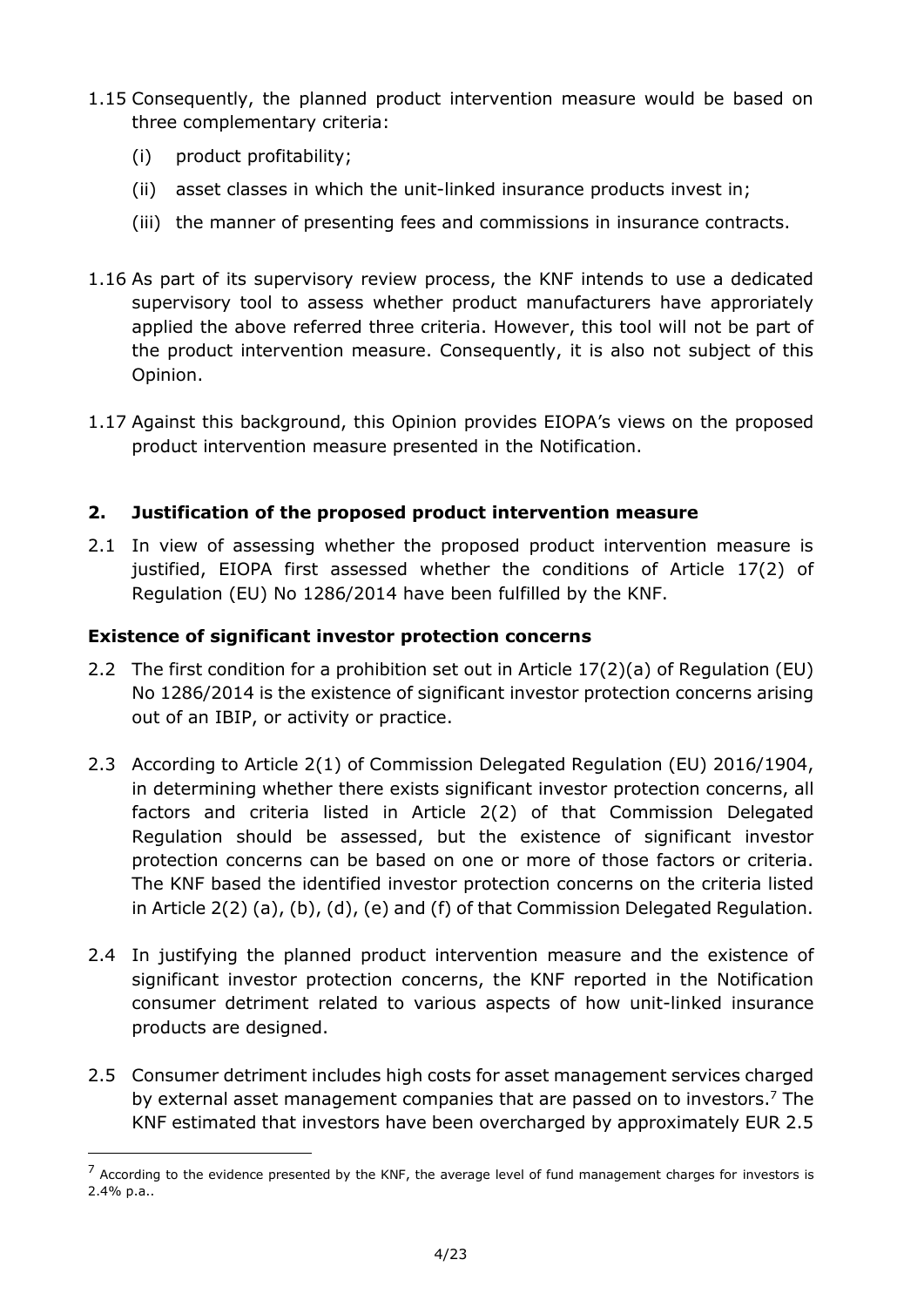billion during the last 10 years. $8$  In some cases, the costs to investors are negatively impacted by double fund management charges<sup>9</sup> and by remuneration<sup>10</sup> received by insurance undertakings from asset management companies in return for placing assets of unit-linked funds with them for management. Evidence provided by the KNF also indicates that biometric risk charges tend to be high when compared to the same level of cover provided by stand-alone life insurance policies. The KNF concluded that unit-linked insurance products sold in Poland are generally not profitable for consumers. The KNF reported that a market study<sup>11</sup> comparing product benefits and premiums paid revealed that the average rate of return to investors was negative, ranging from  $-1.6\%$  to  $-6.7\%$ , while the benefits to premiums ratio<sup>12</sup> ranged in general from 65% to 75%.<sup>13</sup>

- 2.6 The KNF also indicated that margins generated by the unit-linked insurance products<sup>14</sup> are positive with values ranging from 5% to 20%. The KNF concluded that there is a substantial discrepancy between the value generated by the products for investors and the value generated for shareholders of insurance undertakings.
- 2.7 The KNF reported that some unit-linked insurance products have a significant exposure to participation units issued by external investment funds other than UCITS.<sup>15</sup> <sup>16</sup> This led to a significant increase and materialisation of risks arising from the investment in instruments with high investment risk and low liquidity. Furthermore, the KNF also identified issues concerning the degree of transparency of the underlying assets of unit-linked insurance products<sup>17</sup> and investors' limited capacity to fully understand the product's characteristics, complexity<sup>18</sup> and risk profile. The KNF identified cases of mismatches between the asset classes pre-selected by insurance undertakings at the product design stage and the risk profile of investors.
- 2.8 The KNF identified consumer detriment resulting from inadequate cost disclosure to investors. Inappropriate practices reported by the KNF include the

<sup>&</sup>lt;sup>8</sup> Factors and criteria defined in Article 2(2)(b) of Commission Delegated Regulation (EU) 2016/1904.

<sup>&</sup>lt;sup>9</sup> Double fund management charges arise where the costs charged by insurance undertakings include fund management fees and, at the same time, the asset management company also charges fund management fees, in most cases directly deducted from the fund's value.

 $10$  Includes one-off and ongoing commissions and other payments.

<sup>11</sup> Market study performed within the KNF's Risk Assessment Framework for the years of 2018 and 2019, performed in 2019 and 2020, respectively.

 $12$  The benefits to investors include the policy value taking into account the time value of money and other benefits such as death benefit computed using expected actuarial values.

<sup>&</sup>lt;sup>13</sup> Factors and criteria defined in Article 2(2)(f) of Commission Delegated Regulation (EU) 2016/1904.

<sup>&</sup>lt;sup>14</sup> Computed as discounted profits divided by discounted premiums, including lapses, cost of capital and risk margin.

<sup>&</sup>lt;sup>15</sup> According to the KNF, as at 30 September 2020, 7,6% of assets of unit-linked insurance products was invested in participation units issued by external investment funds other than UCITS, while a limited number of funds had an exposure above 85%.

<sup>16</sup> Factors and criteria defined in Article 2(2)(e) of Commission Delegated Regulation (EU) 2016/1904.

<sup>17</sup> Factors and criteria defined in Article 2(2)(d) of Commission Delegated Regulation (EU) 2016/1904.

<sup>18</sup> Factors and criteria defined in Article 2(2)(a) of Commission Delegated Regulation (EU) 2016/1904.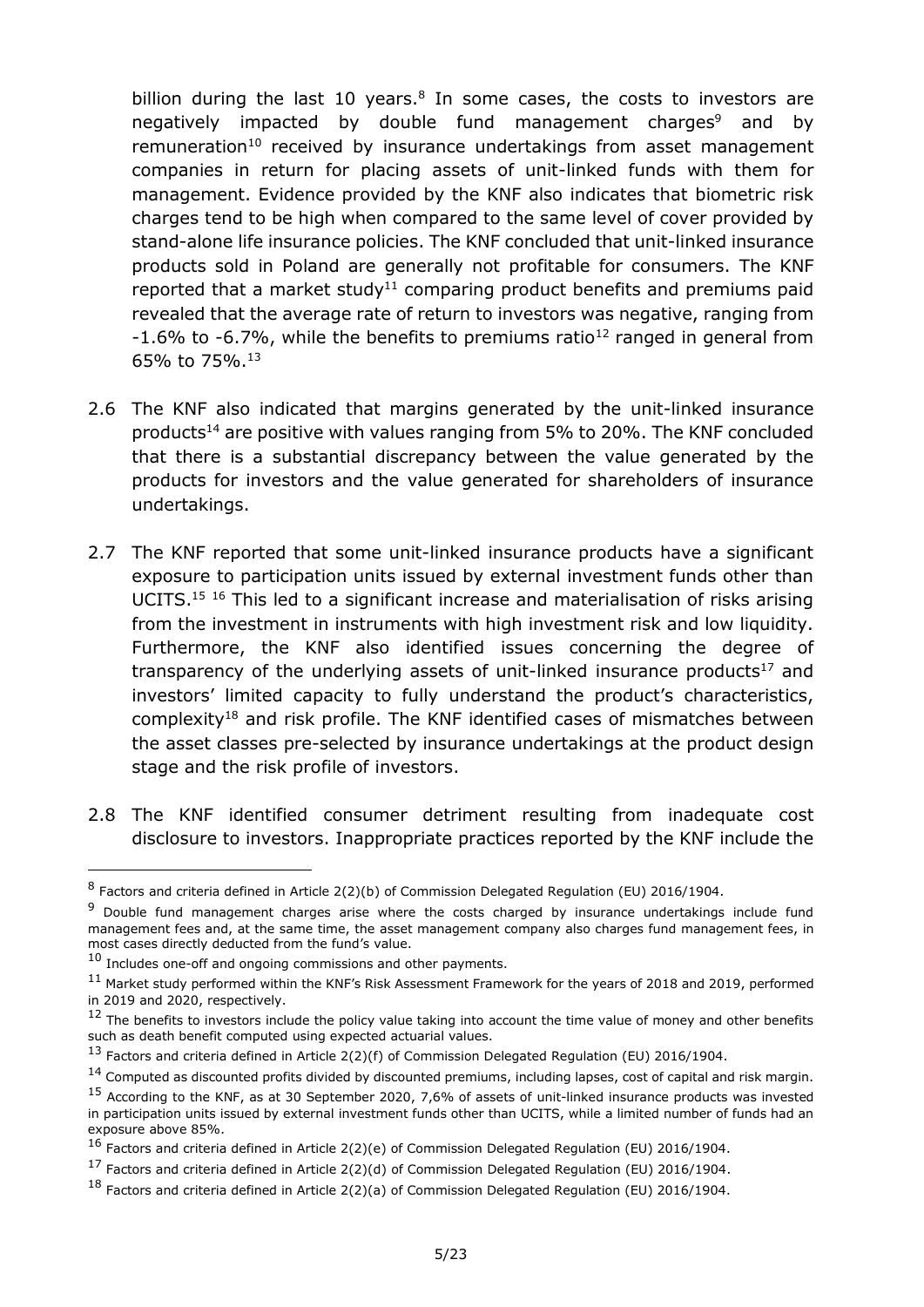use of complex cost structures and incomplete and unclear cost disclosures, which do not take into account the level of information available to the customers belonging to that target market and their financial literacy. The KNF also identified that the more complex the products, the less transparently the contractual provisions are disclosed. <sup>19</sup>

- 2.9 Taking into consideration the combined impact of all relevant factors and criteria identified by the KNF, EIOPA concurs with the KNF's conclusion that there exists a significant investor protection concern in the Polish insurance market that should be addressed.
- 2.10 Moreover, EIOPA notes that, while investor protection concerns relating to the value which some unit-linked insurance products offer to investors affect some other products in the European market, this problem appears to be widespread in the Polish unit-linked insurance market. The Polish unit-linked insurance market is an outlier in comparison to other European markets, despite the actions taken by the KNF and other competent authorities in Poland.
- 2.11 On average, the Polish unit-linked insurance market is more expensive than any other European market. Evidence gathered by EIOPA via the Costs and Past Performance exercise<sup>20</sup> shows that, in terms of reduction in yield (RIY) at the recommended holding period (RHP), the Polish unit-linked insurance market was the most expensive European market in 2018 and in 2019.<sup>21</sup>
- 2.12 In 2019, the average costs of the most representative unit-linked insurance products in the Polish unit-linked insurance market posted a RIY at the RHP of 3.7% against a European Economic Area (EEA) average of 2.5%. In 2018, the average costs of the most representative unit-linked insurance products in the Polish unit-linked insurance market posted a RIY at the RHP of 3.3% against an EEA average of 2.3%.
- 2.13 Similarly, a preliminary analysis, carried out by EIOPA for the purpose of this Opinion shows that particular investor protection concerns exist with regard to the Polish unit-linked insurance market. EIOPA analysed selected unit-linked insurance products sold by insurance undertakings using data from EIOPA's first Report on Cost and Past Performance<sup>22</sup> and from an analysis of retail risk indicators. <sup>23</sup> A significant number of identified outliers are marketed in Poland. Moreover, assuming an average annual return of 3%, the vast majority of the

<sup>&</sup>lt;sup>19</sup> Factors and criteria defined in Article 2(2)(d) of Commission Delegated Regulation (EU) 2016/1904.

 $20$  The exercise is based on a representative sample of insurance undertakings accounting for around 60% of total unit-linked premiums.

<sup>&</sup>lt;sup>21</sup> EIOPA's first Report on Costs and Past Performance of insurance and pension products; available at [https://www.eiopa.europa.eu/sites/default/files/publications/reports/costs\\_and\\_past\\_performance\\_2018\\_0.pdf](https://www.eiopa.europa.eu/sites/default/files/publications/reports/costs_and_past_performance_2018_0.pdf) and Cost and past performance 2020 report; available at [https://www.eiopa.europa.eu/sites/default/files/publications/cost\\_and\\_past\\_peformance\\_report\\_corrigendum.pdf.](https://www.eiopa.europa.eu/sites/default/files/publications/cost_and_past_peformance_report_corrigendum.pdf)<br>22 22 a component and the contract of Available and the contract of  $\alpha$  at  $\alpha$ 

[https://www.eiopa.europa.eu/sites/default/files/publications/reports/costs\\_and\\_past\\_performance\\_2018\\_0.pdf](https://www.eiopa.europa.eu/sites/default/files/publications/reports/costs_and_past_performance_2018_0.pdf)

<sup>&</sup>lt;sup>23</sup> Gross written premiums, new contracts, new contract ratios, claims ratios, claims incurred, rejected claims, open claims, commission rates, expense ratios, combined ratios, surrenders, ongoing costs, return ratios.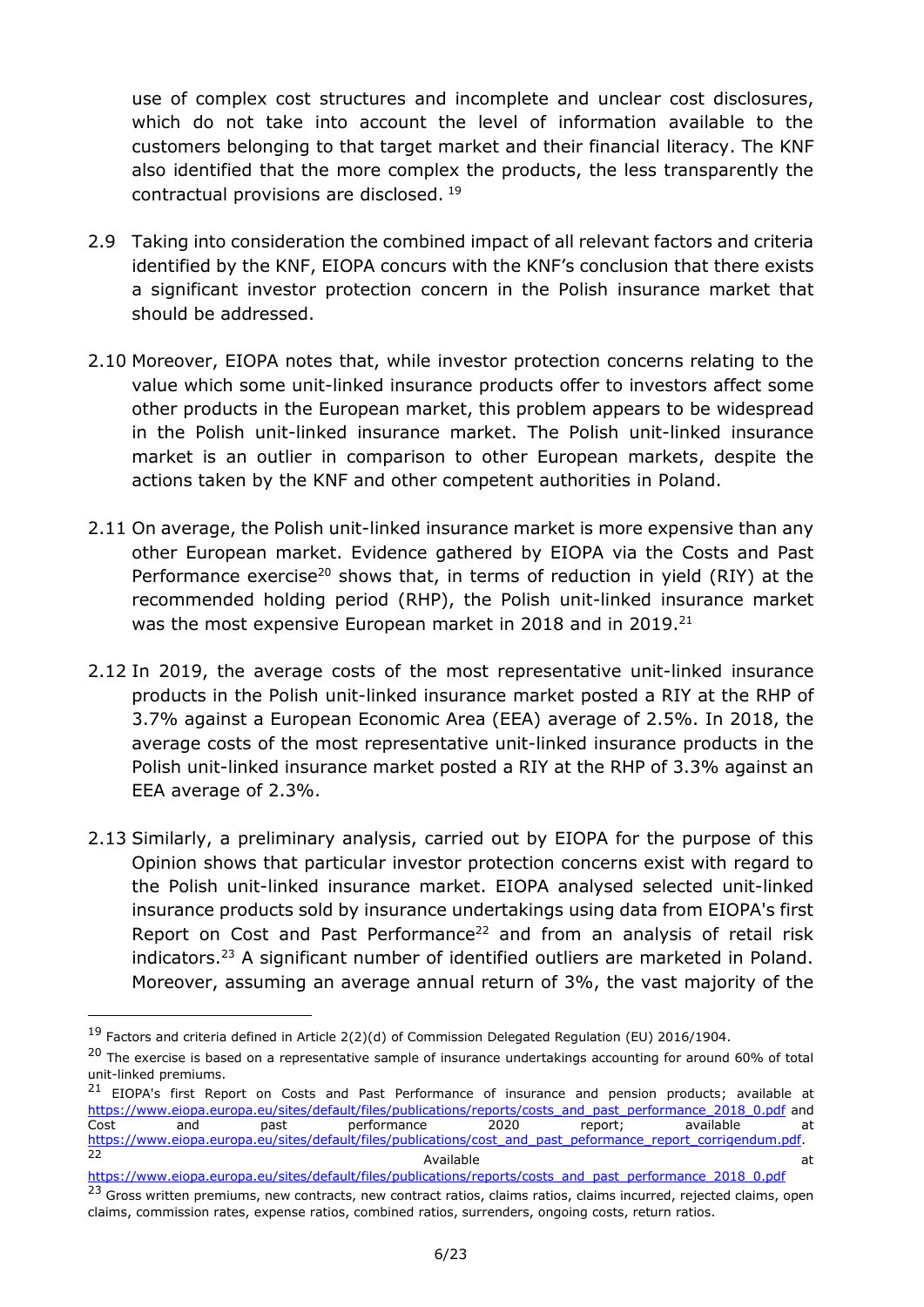products analysed in the Polish unit-linked insurance market would not breakeven before the RHP because of the high costs. Results for products marketed in other markets are more mixed; confirming that the Polish unit-linked insurance is an outlier.

# **Existing regulatory requirements under Union law and improved supervision or enforcement**

- 2.14 Article 17(2)(b) of Regulation (EU) No 1286/2014 requires that the competent authority should be satisfied on reasonable grounds that existing regulatory requirements under Union law applicable to IBIPs do not sufficiently address the risks and the issue would not be better addressed by improved supervision or enforcement of existing requirements.
- 2.15 The applicable existing regulatory requirements are set out in the following sectorial Union acts:
	- (i) Regulation (EU) No 1286/2014 of the European Parliament and of the Council of 26 November 2014 on key information documents for packaged retail and insurance-based investment products (PRIIPs);
	- (ii) Directive (EU) 2016/97 of the European Parliament and of the Council of 20 January 2016 on insurance distribution;<sup>24</sup>
	- (iii) Directive 2009/138/EC of the European Parliament and of the Council of 25 November 2009 on the taking-up and pursuit of the business of Insurance and Reinsurance; 25
	- (iv) Commission Delegated Regulation (EU) 2017/653 of 8 March 2017 supplementing Regulation (EU) No 1286/2014 of the European Parliament and of the Council on key information documents for packaged retail and insurance-based investment products (PRIIPs);
	- (v) Commission Delegated Regulation (EU) 2017/2358 of 21 September 2017 supplementing Directive (EU) 2016/97 of the European Parliament and of the Council with regard to product oversight and governance requirements for insurance undertakings and insurance distributors.

## Regulation (EU) No 1286/2014 and Commission Delegated Regulation (EU) 2017/653

2.16 Regulation (EU) No 1286/2014 lays down uniform rules on the format and content of the Key Information Document (KID) to be provided by manufacturers of PRIIPs to retail investors in order to help them understand and compare the key features and risks of a PRIIP. In particular, Article 8(3)(f) of Regulation (EU) No 1286/2014, sets out the requirements on how costs should be presented in the KID. According to this Article, the KID should contain a section entitled "What are the costs?", setting out the costs associated with an investment in the PRIIP, comprising both direct and indirect costs to be borne by the retail investor, including one-off and recurring costs, presented by means

<sup>24</sup> OJ L 26, 2.2.2016, p. 19.

<sup>25</sup> OJ L 335, 17.12.2009, p. 1.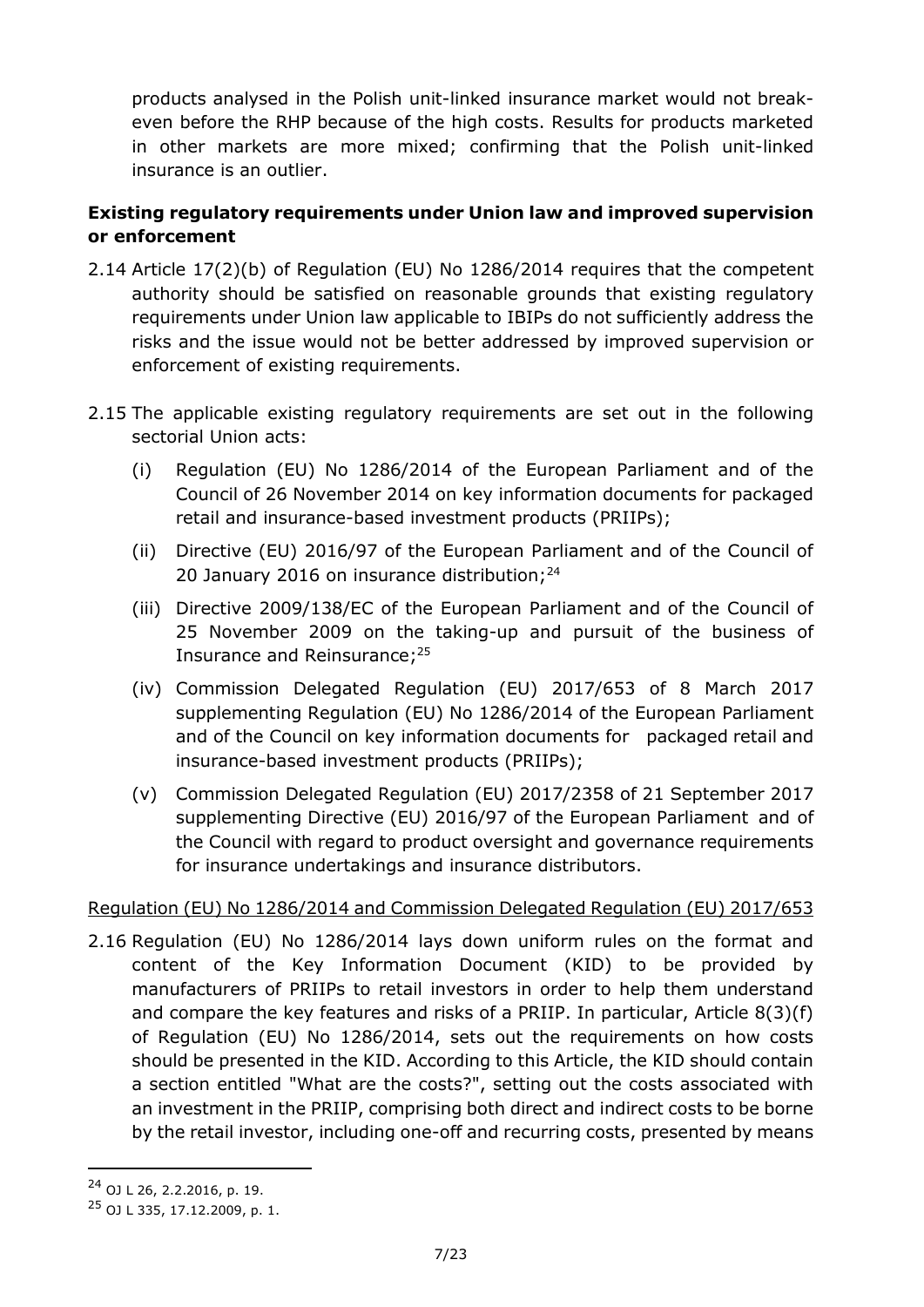of summary indicators of these costs and, to ensure comparability, total aggregate costs expressed in monetary and percentage terms, to show the compound effects of the total costs on the investment.

- 2.17 Commission Delegated Regulation (EU) 2017/653 details the requirements for calculating and presenting costs in the KID. Specifically, Annex VI and VII specify that the amounts shown in the KID are the cumulative costs of the product itself for three different holding periods, including potential early exit penalties, based on various assumptions, such as regarding the size and periodicity of the investment.
- 2.18 The objective of the KID is to allow retail investors to effectively understand and compare the key features of products. It is a summary document that is intended to supplement other more detailed contractual disclosures. It shall include all costs of the product itself and, where applicable, the costs of the distribution of the product, but does not contain a complete itemised list of, or description of, all cost elements. It shows the magnitude of all ongoing costs, but it does not show separately to retail investors the costs for asset management services charged by asset management companies nor remuneration received by insurance undertakings from asset management companies.
- 2.19 The proposed product intervention addresses irregularities and gaps identified by the KNF regarding how fees and commissions are disclosed to investors in contractual documentation. The requirements regarding the methodology for presenting costs specified in the PRIIPs KID Regulation apply exclusively to the KID, not to the method of presenting and the level of detail concerning costs in contractual documentation, such as tables of fees and commissions, rules for provision of services and general terms and conditions.
- 2.20 In light of the above considerations, existing regulatory requirements under Regulation (EU) No 1286/2014 and Commission Delegated Regulation (EU) 2017/653 do not sufficiently address the specific risks identified by the KNF in relation to the manner of presenting fees and commissions in insurance contracts.

#### Directive (EU) 2016/97

#### *Information requirements*

2.21 Directive (EU) 2016/97 sets detailed requirements to provide appropriate information to customers prior to the conclusion of a contract. In particular, Article 17(2) of that Directive requires Member States to ensure that all information, addressed by the insurance distributor related to the requirements of that Directive, to customers or potential customers, is fair, clear and not misleading. Article 23 of that Directive also requires insurance undertakings to provide information to their customers in a form of communication which is clear, accurate and comprehensible. Furthermore, Article 29(1) of that Directive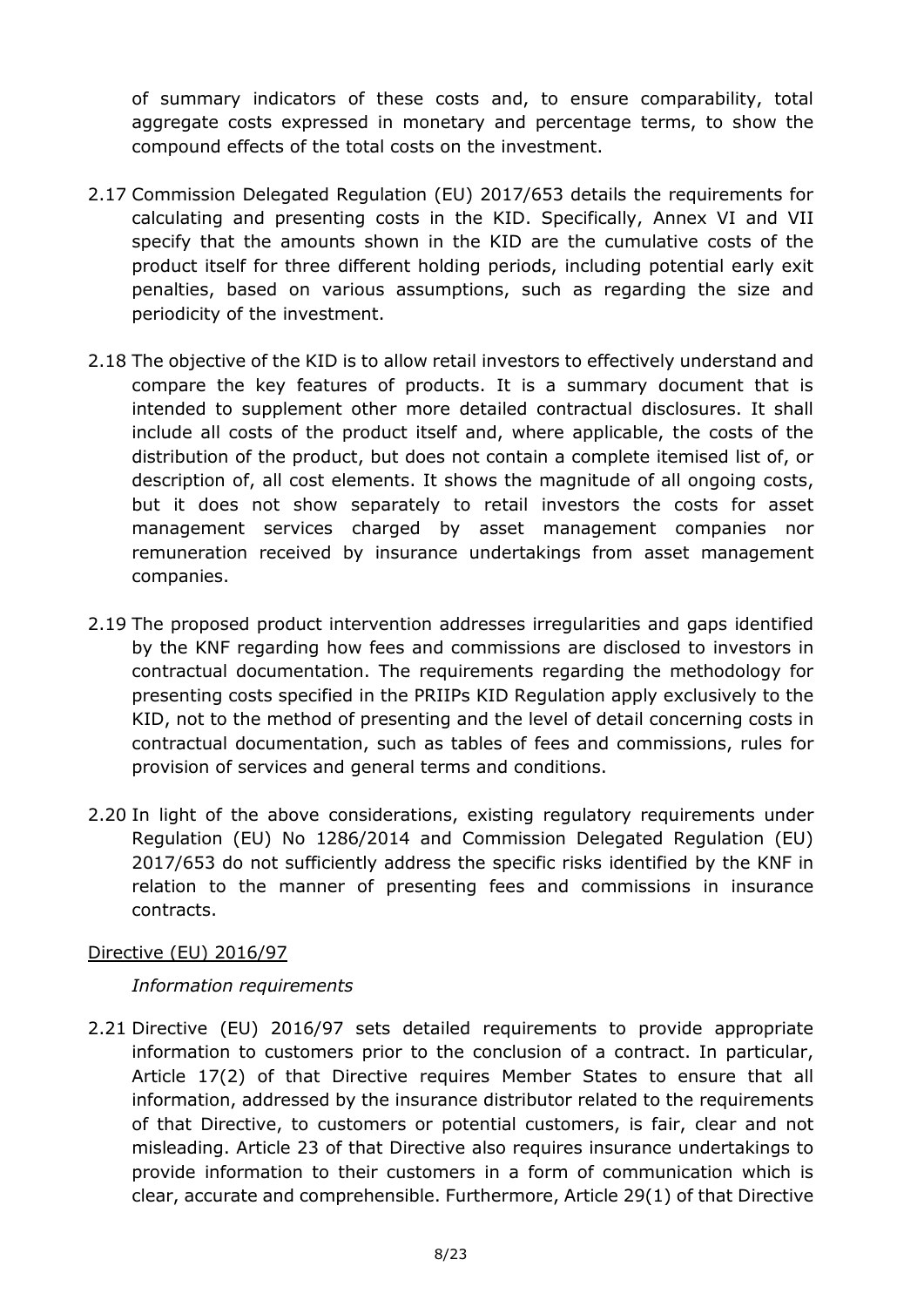also requires, with regard to the distribution of IBIPs, specific disclosures related to costs and related charges. Directive (EU) 2016/97 allows information to be disclosed on costs and related charges to form part of the insurance contract or other contractual forms.

- 2.22 Article 29(1) of Directive (EU) 2016/97 requires that the information about all costs and charges, including costs and charges in connection with the distribution of the IBIP, which are not caused by the occurrence of underlying market risk, to be in aggregated form to allow the customer to understand the overall cost as well as the cumulative effect on the return of the investment, although an itemised breakdown of the costs and charges shall be provided to customers upon request.
- 2.23 Therefore, the product information requirements under Directive (EU) 2016/97 focus on the provision of information on costs of the distribution service connected to the IBIP in question, rather than on explicitly mandating disclosure to customers of the commercial payments which can flow between asset management companies and insurance undertakings in designing a unit-linked insurance product – for example, fees charged by asset management companies for the provision of asset management services or remuneration received by insurance undertakings from asset management companies. Nonetheless, the wording of Directive (EU) 2016/97 does not prevent Member States from applying a broader scope of disclosure, which can include fees and commissions related to asset management.
- 2.24 Article 17(1) of Directive (EU) 2016/97 requires that insurance distributors always act honestly, fairly and professionally in accordance with the best interests of their customers. Considering that the notion of "insurance distribution" in that Directive can be broadly interpreted as its covers also steps preparatory to the conclusion of the contract and because fairness and acting in the best interests of customers are concepts also reflected in the needs, interests and objectives of the target market in the product oversight and governance requirements in that Directive, this principle should also be considered at the product design stage, not just in the distribution process. The above principles are the basis for measures to be taken by insurance undertakings to safeguard the interests of customers.
- 2.25 In this context, EIOPA's Opinion on monetary incentives and remuneration between providers of asset management services and insurance undertakings $^{26}$ states that Directive (EU) 2016/97 sets out principles for insurance undertakings to act in accordance with the best interests of their customers. The principles apply to conflicts of interest, including those resulting from monetary incentives received from asset management companies and to how the assets of unit-

<sup>26</sup> EIOPA-BoS-17/295; available at [https://www.eiopa.europa.eu/sites/default/files/publications/opinions/opinion\\_on\\_monetary\\_incentives\\_and\\_remu](https://www.eiopa.europa.eu/sites/default/files/publications/opinions/opinion_on_monetary_incentives_and_remuneration_between_providers_of_asset_management_services_and_insurance_undertakings.pdf) [neration\\_between\\_providers\\_of\\_asset\\_management\\_services\\_and\\_insurance\\_undertakings.pdf.](https://www.eiopa.europa.eu/sites/default/files/publications/opinions/opinion_on_monetary_incentives_and_remuneration_between_providers_of_asset_management_services_and_insurance_undertakings.pdf)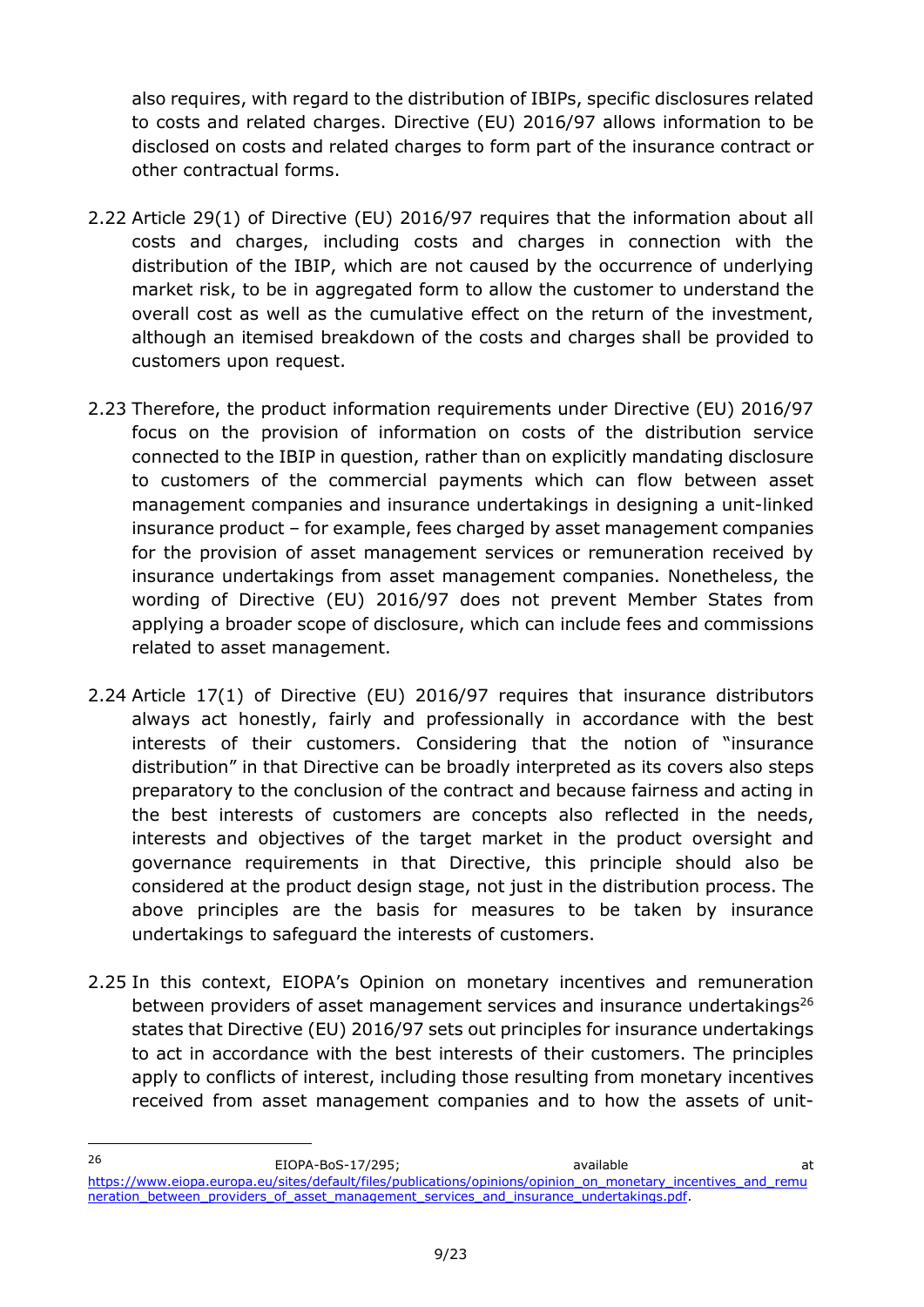linked policies are managed. The fact that assets of unit-linked policies are managed by third parties does not discharge insurance undertakings from this duty. Monetary incentives received from asset management companies may be a source of conflicts of interest and appropriate steps to prevent, identify, mitigate and manage the resulting conflicts of interest should be taken, considering the principles set out in that Directive. Where insurance undertakings disclose the monetary practices as a measure of last resort, investors should be provided with appropriate information regarding the general nature or source of the conflicts of interest prior to concluding the contract, including the nature of the monetary incentives received or, where that is not possible, the necessary information for evaluating the structure of the monetary incentives.

- 2.26 Lastly, it should be emphasised that Directive (EU) 2016/97 is a minimum harmonising directive, allowing Member States to maintain or introduce more stringent provisions (which are consistent with Union law) in order to protect customers, such as imposing stricter requirements on distributors to strengthen the transparency of cost disclosure under Articles 22(2) and 29(3) of that Directive.
- 2.27 In light of the above considerations, existing regulatory requirements under Directive (EU) 2016/97 can address the disclosure of fees and commissions at the product design stage and in the distribution process, regardless of whether that information is included in pre-contractual or contractual forms and materials.

#### *Product oversight and governance*

- 2.28 Product oversight and governance (POG) requirements set out in Article 25 of Directive (EU) 2016/97 and Commission Delegated Regulation (EU) 2017/2358 require product manufacturers to ensure that:
	- (i) the insurance products they design and market are compatible with the needs, characteristics and objectives of the customers belonging to a clearly identified target market;
	- (ii) their products are tested to assess how the products' characteristics are aligned with the needs, characteristics and objectives of the target market;
	- (iii) the strategy for distribution of the products is compatible with the identified target market and takes into account the product characteristics;
	- (iv) they monitor that products are distributed to the identified target market; and
	- (v) they monitor products to identify possible detriment to the target market and periodically review them to ensure they remain aligned with the target market and that relevant risks are addressed.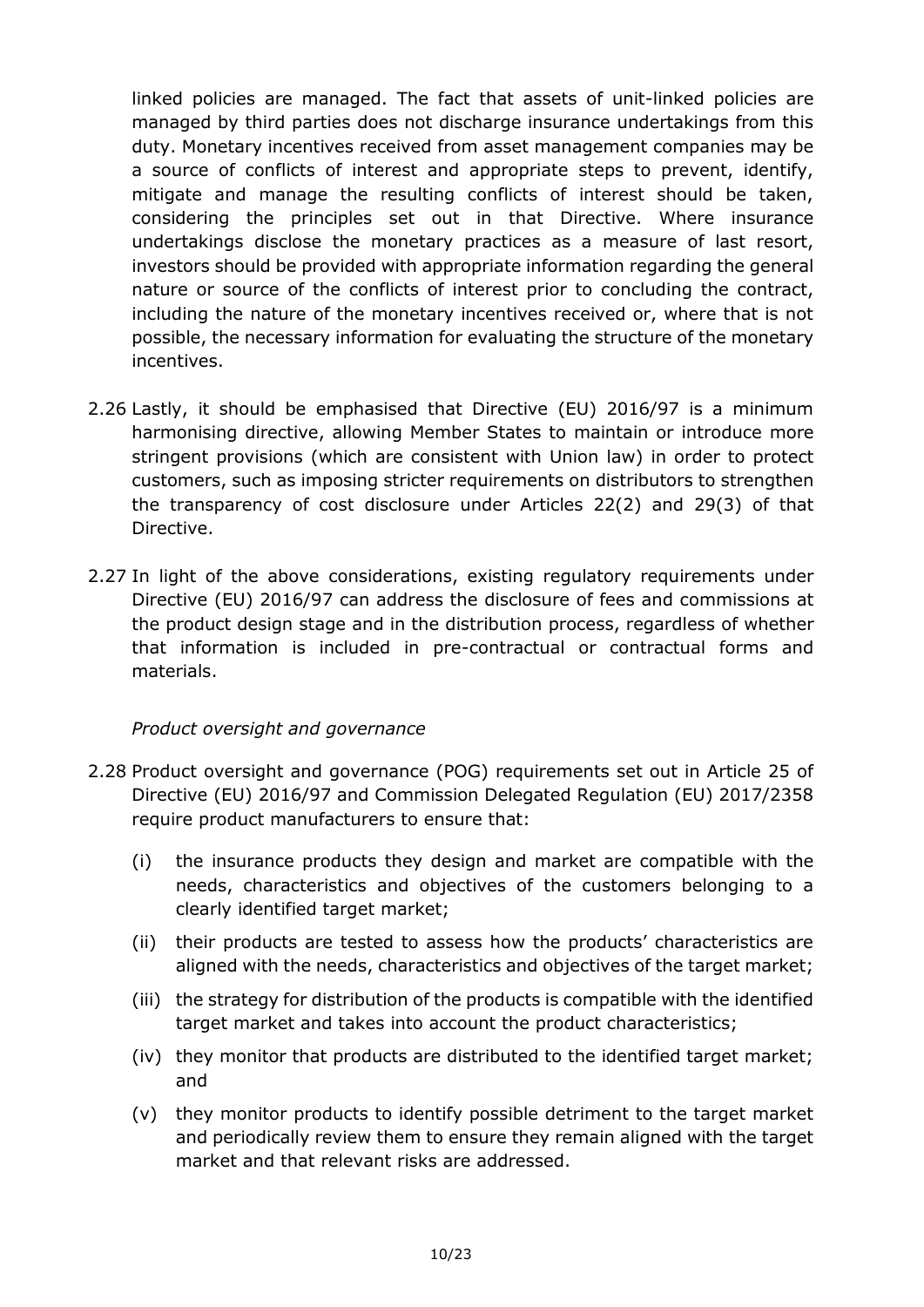In particular, Article 4(3) of Commission Delegated Regulation (EU) 2017/2358 requires that the product approval process shall:

(a) ensure that the design of insurance products meets the following criteria:

- (i) it takes into account the objectives, interests and characteristics of customers;
- (ii) it does not adversely affect customers;
- (iii) it prevents or mitigates customer detriment;
- (b) support a proper management of conflicts of interest.

Article 9 of that Commission Delegated Regulation furthermore provides that relevant actions taken by product manufacturers in relation to their product approval process shall be duly documented, kept for audit purposes and made available to the competent authorities upon request.

- 2.29 In accordance with Commission Delegated Regulation (EU) 2017/2358, for products manufactured and sold on or after 1 October 2018, insurance undertakings as product manufacturers are required to test their products before they are commercialised, including by assessing whether their features, including costs, are aligned with the objectives, needs and characteristics, including financial literacy of the target market. As part of the product testing process, product manufacturers should assess whether products offer value for the target market. Pursuant to Article 25(1) of Directive (EU) 2016/97 and Articles 5 and 7 of that Commission Delegated Regulation, for all products manufactured and sold after 1 October 2018, product manufacturers are also required to continuously monitor and review them and take appropriate action to mitigate any circumstances that may adversely affect the target market.
- 2.30 Against this background, Union law provides POG arrangements which ensure that the design of products brings value to customers and meets the needs, characteristics and objectives of the identified target market. Commission Delegated Regulation (EU) 2017/2358 applies to all products manufactured or sold on or after 1 October 2018, thereby it could address the risks identified by the KNF. For products manufactured and sold before 1 October 2018, product manufacturers are also required to test those existing products and continuously monitor and review them and take appropriate action to mitigate any circumstances that may adversely affect the target market when any changes made to those products constitute a significant adaptation $27$ .

<sup>&</sup>lt;sup>27</sup> See EIOPA Question & Answer Nos [XX] and [XX] endorsed by the European Commission regarding scope of retrospective application of POG requirements and notion of "significant adaptation" of existing products. According to that Question & Answer, whether an adaptation is "significant" has to be primarily assessed from the perspective of the average customer and "an important criterion consists in the question whether the adaptation of the insurance product changes the compatibility of the product with regard to the target market and requires an adaptation of the target market".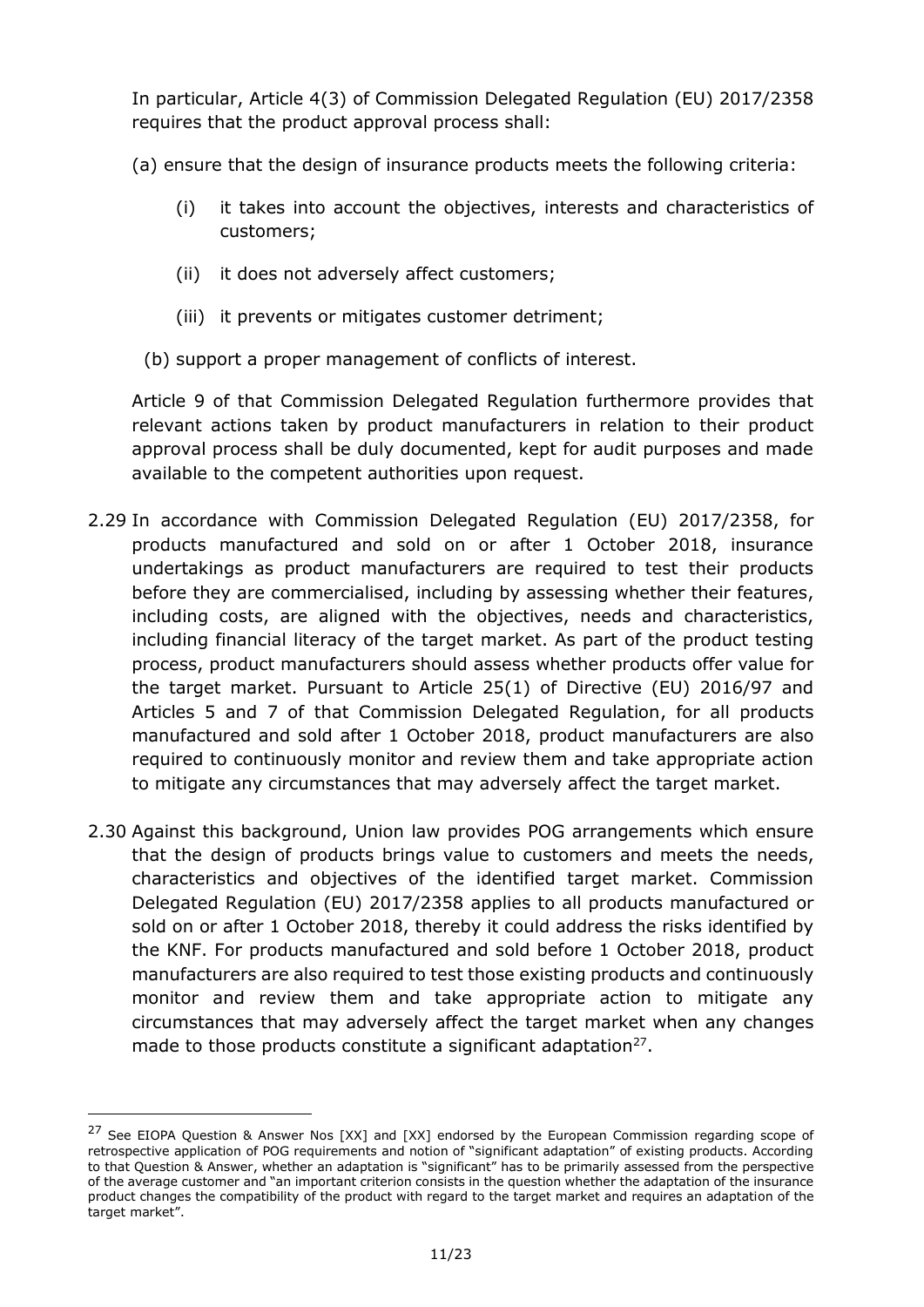#### Directive 2009/138/EC

*Investments*

- 2.31 Article 132 of Directive 2009/138/EC introduces the "prudent person principle" which includes provisions on how insurance undertakings should invest their assets, in particular the requirement for insurance undertakings to take investment decisions with regard to prudence and in the interest of investors.
- 2.32 It requires insurance undertakings to only invest in assets and instruments whose risks the insurance undertakings can properly identify, measure, monitor, manage, control and report, and appropriately take into account in the assessment of its overall solvency needs. Assets must be invested in such a manner as to ensure the security, quality, liquidity and profitability of the portfolio as a whole.
- 2.33 The prudent person applies to the whole portfolio of assets and to assets held in respect of life insurance contracts where the investment risk is borne by the policyholders as provided by Article 132(3) of Directive 2009/138/EC and to individual unit-linked insurance products.
- 2.34 The principle of investing in the best interest of investors is further underlined in Guideline 25 of EIOPA's Guidelines on System of Governance<sup>28</sup> which states that with regard to investments, in its risk management policy, insurance undertakings should cover how the assets are to be selected in the best interests of investors and beneficiaries. Guideline 32 applies the same principles to the investments of unit-linked insurance products.
- 2.35 The prudent person principle sets out broad principles that should be considered by insurance undertakings when selecting the asset classes in which the unitlinked insurance product invests. Pursuant to Directive 2009/138/EC investments are not restricted by external requirements setting reference values, limits or restrictions with respect to specific asset classes or asset types. However, the absence of regulatory limits on investments does not mean that insurance undertakings can take investment decisions without any regard to prudence and to the interests of investors.
- 2.36 In addition, Article 133(3) of Directive 2009/138/EC allows Member States to introduce requirements limiting the types of assets or reference values that may be associated with the benefits of the policy when the investment risk is borne by investors who are natural persons. These must not be more stringent than the provisions of Directive 2009/65/EC of the European Parliament and of the Council of 13 July 2009 on the coordination of laws, regulations and administrative provisions relating to undertakings for collective investment in transferable securities (UCITS) (UCITS Directive). 29

<sup>&</sup>lt;sup>28</sup> EIOPA-BoS-14/253; available at [https://www.eiopa.europa.eu/content/guidelines-system-governance\\_en.](https://www.eiopa.europa.eu/content/guidelines-system-governance_en) <sup>29</sup> OJ L 302, 17.11.2009, p. 32–96.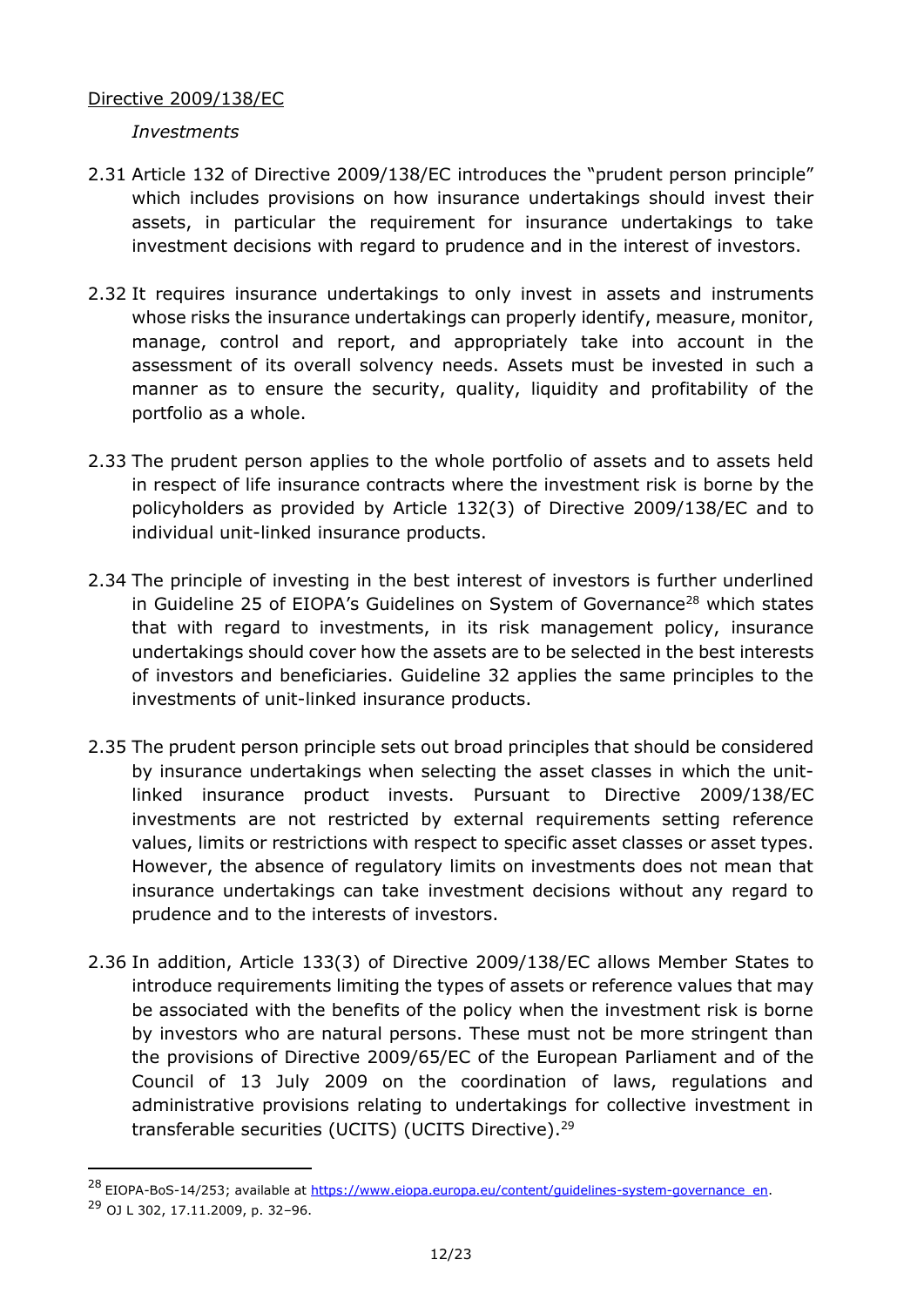- 2.37 Regarding the prohibition of unit-linked insurance products that do not exclude investing in CoCos issued to qualify them as components of own funds by credit institutions, investment firms, insurance undertakings or reinsurance undertakings, there are no specific provisions in Directive 2009/138/EC that could be used as legal basis to impose such a restriction at the national level. The provisions under Article 133(3) of that Directive cannot apply to this type of asset in general, as this would be more stringent than the provisions of the UCITS Directive. While the UCITS Directive contains risk management and diversification measures together with certain investment limits these do not appear to prohibit CoCos. The prudent person principle likewise puts in place limits on the risks that should be taken on, but does not thereby set a clear basis for an outright prohibition.
- 2.38 In light of the above considerations, existing regulatory requirements under Directive 2009/138/EC partially address the specific risks identified by the KNF in relation to the assets held by unit-linked insurance products. These requirements could be used to increase the level of protection for investors that purchase unit-linked insurance products up to the level offered to direct investors in UCITS. However, these could not be used to prohibit the marketing, distribution or sale of unit-linked products investing in CoCos.

#### *Information for investors*

- 2.39 Article 185(4) of Directive 2009/138/EC requires insurance undertakings, before the life insurance contract is concluded to provide specific information in order to provide a proper understanding of the risks underlying the contract which are assumed by the investor. Furthermore, based on Article 185(7) of that Directive Member States may require life insurance undertakings to furnish additional information if it is necessary for a proper understanding by the investor of the essential elements of the commitment.
- 2.40 These requirements can help investors to understand the specificities and risks of underlying assets in their unit-linked insurance products. Where appropriate, additional information on fees and commissions in relation to asset management services can be prescribed by the Member States. As the information objective of Directive 2009/138/EC is to provide the consumers with whatever information is necessary before the conclusion of the contract, the format of that information is not decisive. Consequently, the prescribed information can be included in any contract forms, including general terms and conditions, tables of fees and commissions and rules for provision of services provided to the consumers before the conclusion of a contract.
- 2.41 With regard to the above, the broad scope of information requirements under Directive 2009/138/EC, together with the option for Member States to require additional information, provide sufficient legal basis to prescribe specific disclosure on fees and commissions related to asset management services. This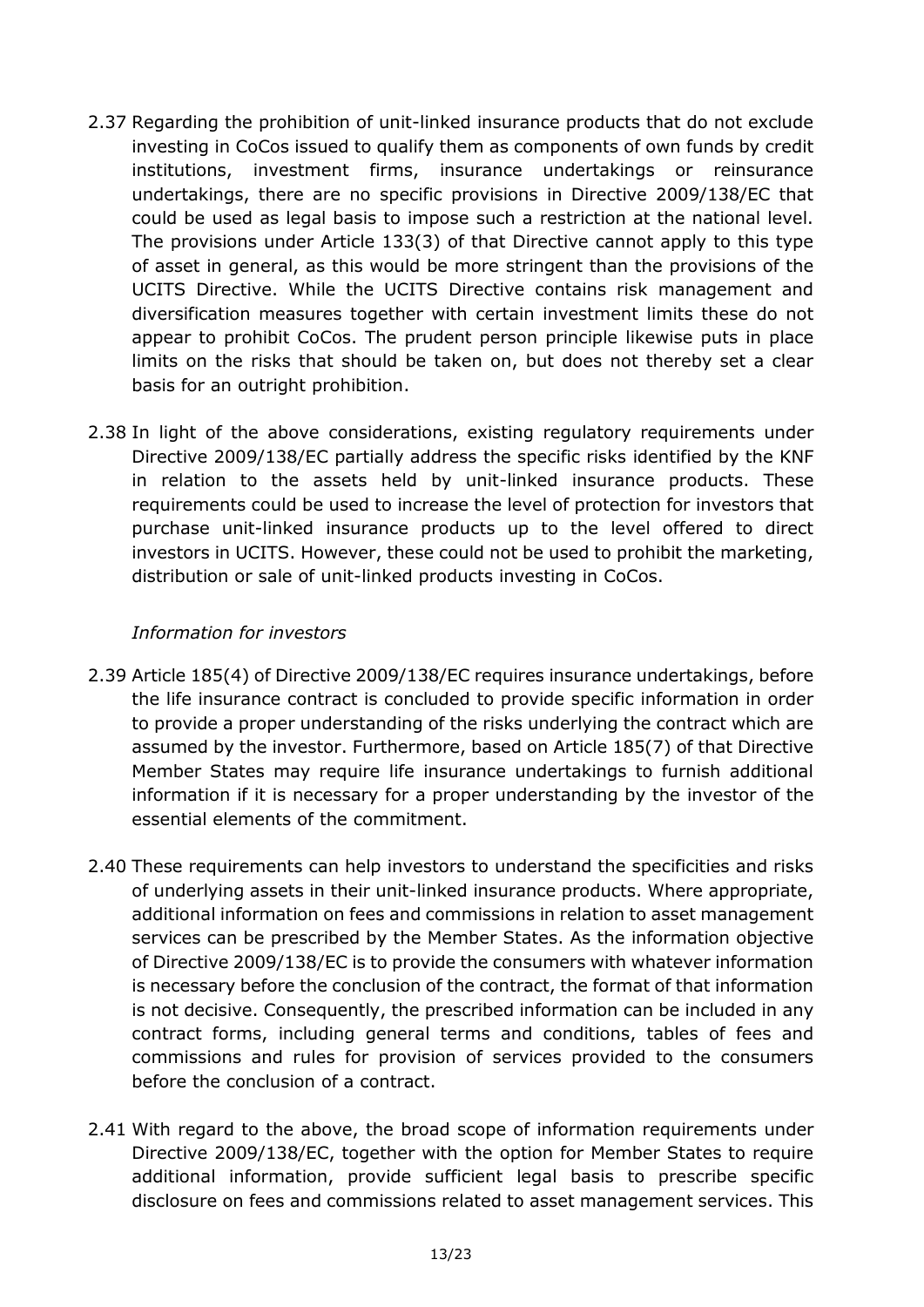legal basis applies for pre-contractual disclosure regardless of the contract form used by the given insurance undertaking.

## **The KNF's assessment on the proportionality of the action**

- 2.42 Article 17(2)(c) of Regulation (EU) No 1286/2014 requires that the proposed product intervention measure is proportionate, taking into account the nature of the risks identified, the level of sophistication of investors concerned and the likely effect of the action on investors who may hold, use or benefit from IBIPs.
- 2.43 In response to unfair customer treatment and in order to prevent further detriment to customers' interest, the KNF has concluded that the proposed product intervention measure is proportionate. The KNF is of the view that the proposed product intervention measure, based on three complementary criteria addresses the identified significant investor protection concerns related to unitlinked insurance products in the Polish market without going beyond its intended purpose.
- 2.44 The KNF has gathered evidence that shows that the average customer buying unit-linked insurance products has limited financial experience and skills. This aspect is relevant in view of product complexity and the degree of transparency regarding assets held by unit-linked insurance products and cost structures. This has led to a widespread mismatch between the product characteristics and the customers' needs, demands, ability to bear losses, and investment objectives, including their risk tolerance. The KNF has also concluded that the planned product intervention measure should have a positive impact on current and future investors by reducing costs, mitigating investment risk and increasing transparency.
- 2.45 In the KNF's view the intervention is an appropriate and optimum measure as the malpractices concerning unit-linked products in Poland have persisted since 2014 and other measures taken either by the KNF or other authorities in Poland competent for consumer protection have not solved the problem. Moreover, there is evidence which shows that self-regulation of the market would not address the whole spectrum of the existing irregularities.

## **Consultation with the competent authorities concerned**

- 2.46 In accordance with Article 17(2)(d) of Regulation (EU) No 1286/2014, the KNF is required to properly consult competent authorities in other Member States that may be significantly affected by the action.
- 2.47 In September 2020, the KNF consulted the competent authorities of other Member States that might be significantly affected with the proposed product intervention measure. The KNF informed them about the planned product intervention measure, providing details on evidence gathered in the Polish unitlinked insurance market, the justification, the scope and the specificities of the proposed product intervention measure. The KNF requested the consulted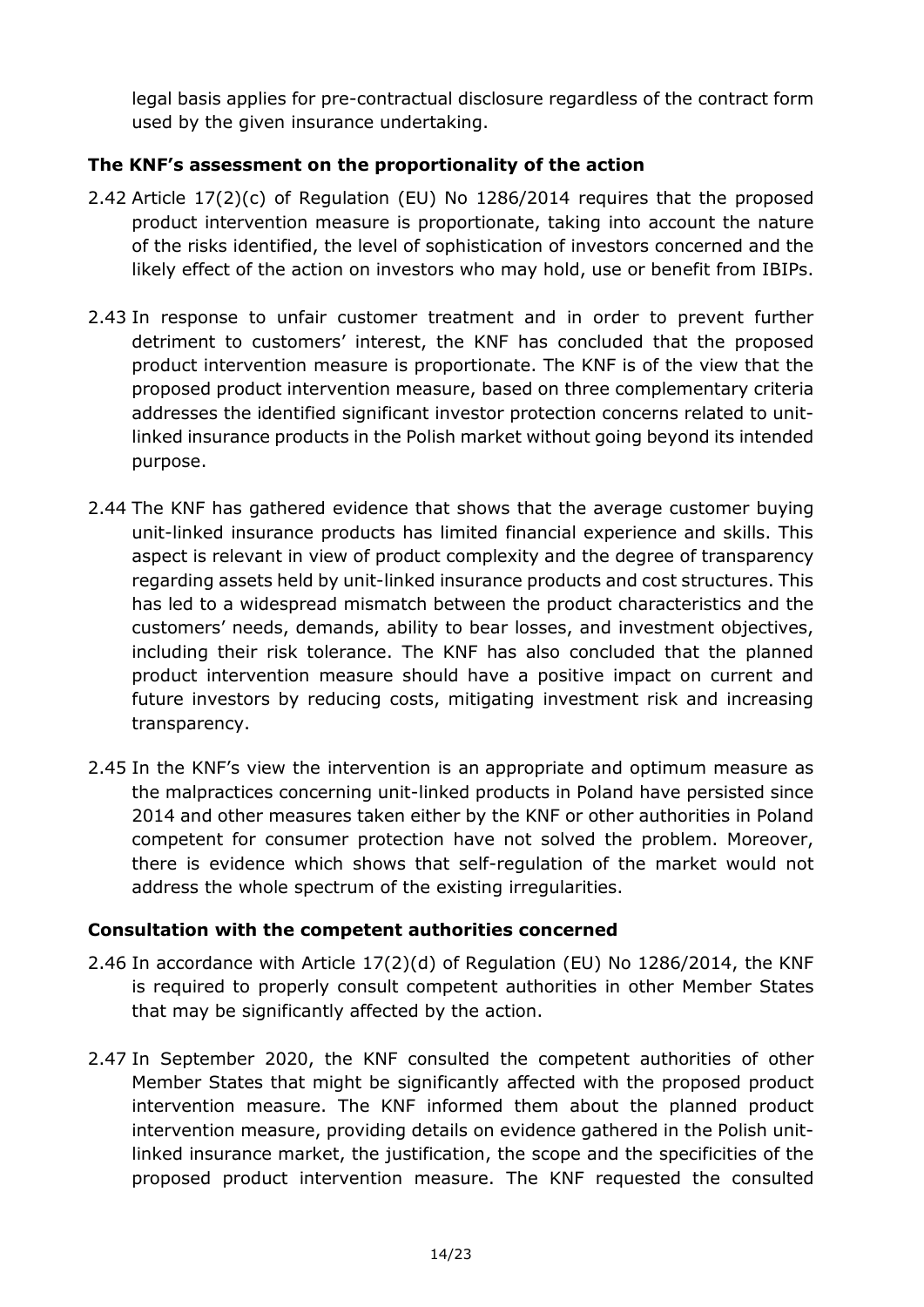competent authorities to indicate whether they had concerns, considered taking similar actions or sought further clarifications.

## **Discriminatory effect**

- 2.48 According to Article 17(2)(e) of Regulation (EU) No 1286/2014, the prohibition cannot have a discriminatory effect on services or activities provided from another Member State.
- 2.49 The planned product intervention measure applies equally to all insurance undertakings operating in Poland, including insurance activities carried out by insurance undertakings from other EU Member States on the Polish territory under the principles of freedom of establishment and freedom to provide services. Furthermore, EIOPA is not aware, and the KNF has provided no indication, that the planned product intervention measure in connection with Polish legislation may lead to a direct or indirect preferential treatment of Polish customers by Polish insurance undertakings vis-à-vis insurance undertakings from other Member States. Accordingly, EIOPA concurs with the KNF's view that the planned product intervention measure does not have an obvious discriminatory effect on services or activities provided from another Member State.

# **3. EIOPA's assessment on the proportionality of the proposed product intervention measure**

- 3.1 Product intervention measures interfere with the fundamental rights and freedoms of insurance undertakings. To give those rights and freedoms sufficient consideration, the KNF must ensure that any limitations to the fundamental rights and freedoms of insurance undertakings are in line with Articles 52 and 62 of the Treaty on the Functioning of the European Union ("TFEU") and Article 52 of the Charter of the Fundamental Rights of the European Union ("Charter") respectively. EIOPA is aware that the planned product intervention measure affects, in particular, the insurance undertakings' freedom of establishment under Article 49 TFEU and their freedom to provide services under Article 56 TFEU, as well as their freedom to choose an occupation and their right to engage in work under Article 15 of the Charter and their freedom to conduct a business under Article 16 of the Charter. However, having regard to the consumer protection objective pursued by the planned product intervention measure, any limitation to the freedoms and rights of the insurance undertakings are justified by overriding reasons relating to public interest.
- 3.2 Taking into consideration the principle of proportionality, enshrined in Article 52(1) of the Charter, EIOPA has assessed whether there are other measures, including less restrictive binding or non-binding regulatory or supervisory measures the KNF is empowered to use, which would be equally or more appropriate to address the identified concerns.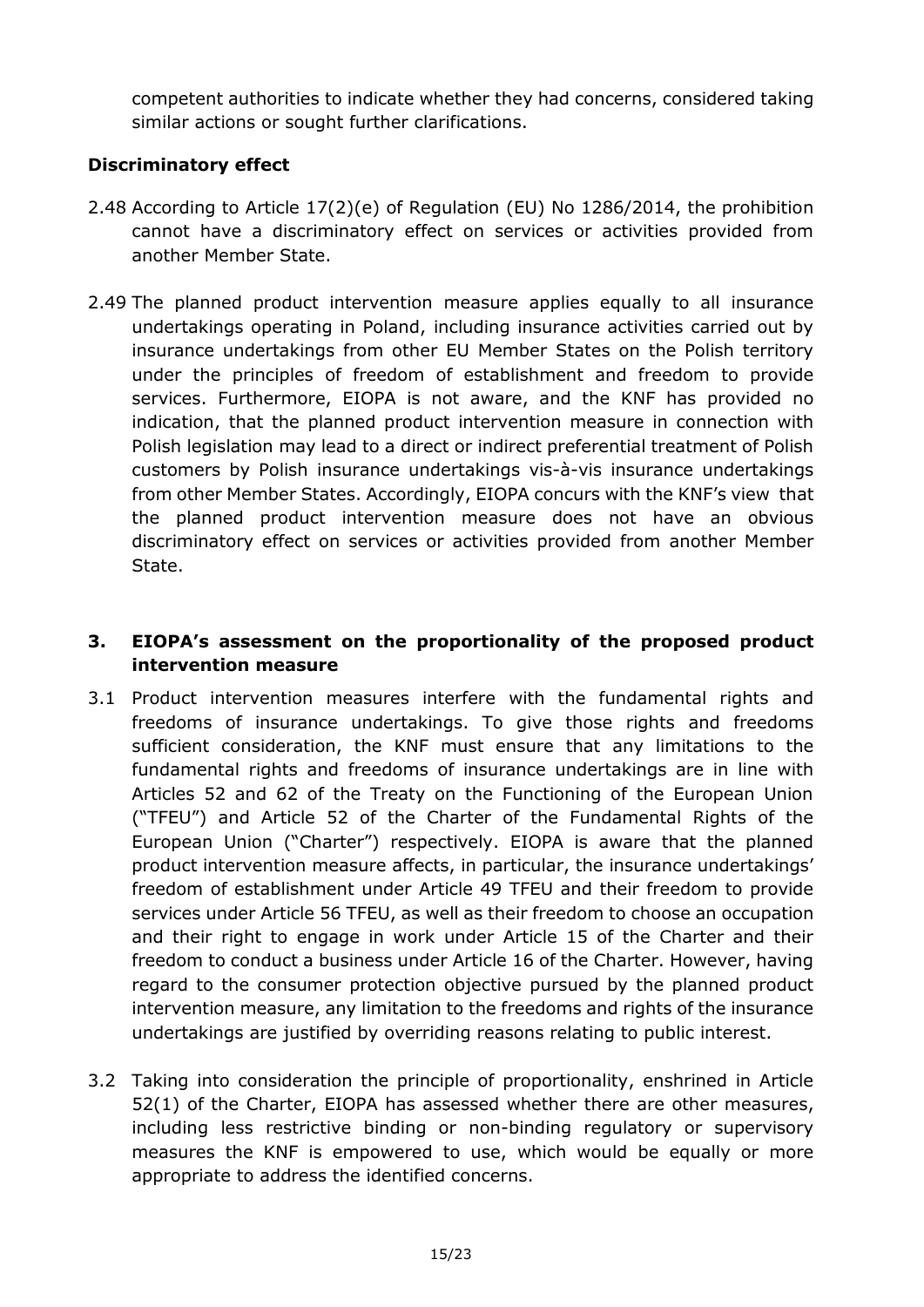- 3.3 The KNF has no power under national law to issue any binding legal regulation to the insurance sector. Its scope of action is limited binding and non-binding supervisory measures and enforcement of the applicable laws and regulations. On the other hand, the KNF can engage with the Polish legislator in view of adopting national rules based on the existing regulatory requirements under Union law.
- 3.4 Since 2014, the KNF has acted on risks identified in the unit-linked insurance market. These have been complemented by actions by other competent authorities in Poland, such as the Office for Competition and Consumer Protection and the Financial Ombudsman.
- 3.5 The KNF's activities have consisted of issuing market-wide recommendations (issued on comply-or-explain basis), guidelines, statements (in particular the Statement of 17 July 2019 $30$  concerning the aspects of product design, distribution and asset management of unit-linked insurance products) and meetings with industry. Compliance by the insurance industry has mainly been verified by the KNF through self-evaluation surveys, assessment of the implementation of recommendations and guidelines, on-site inspections and through the Risk Assessment Framework. Moreover, the KNF has also issued administrative decisions, including imposing financial penalties.
- 3.6 Against this background, EIOPA assessed the proportionality of each aspects of the planned product intervention measure separately.

## Product profitability

- 3.7 Identifying and eliminating the risks in scope of the planned product intervention measure at the design stage is the approach set out by the KNF. The combination of the requirements regarding the product approval process in Article 4(3) and the record-keeping requirement in Article 9 of Commission Delegated Regulation (EU) 2017/2358 provide a clear hook for effective supervision of how the products in question were designed with the interests of policyholders in mind and with a view to preventing customer detriment and appropriately managing conflicts of interest.
- 3.8 However, given the current situation, POG requirements, *per se*, would not address in a consistent way the risks identified by the KNF. Product manufacturers pursue various methods to product testing resulting in different levels of consumer protection across the market. Clarifications, guidance and detailed specifications would be needed to ensure that insurance product manufacturers apply the principles in a consistent manner across the market, so as to achieve consistently high levels of consumer protection.

<sup>&</sup>lt;sup>30</sup> Available at [https://www.knf.gov.pl/knf/pl/komponenty/img/Stanowisko\\_UKNF\\_dot\\_UFK\\_66545.pdf.](https://www.knf.gov.pl/knf/pl/komponenty/img/Stanowisko_UKNF_dot_UFK_66545.pdf)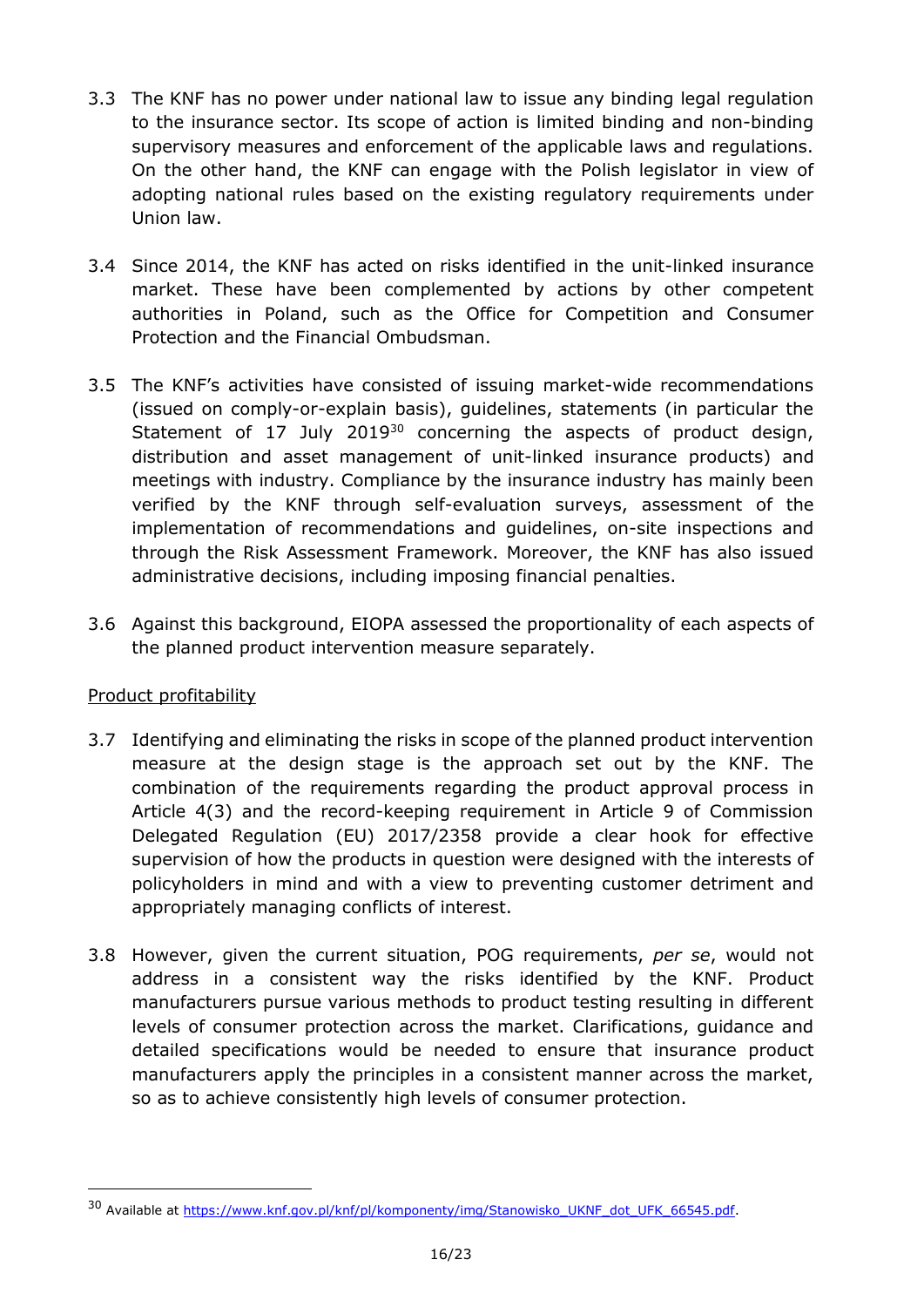- 3.9 Moreover, POG requirements, *per s*e, would not address the risks identified by the KNF in a sufficiently timely manner given the significant investor protection concerns identified. Although POG requirements could, in the longer-term, address risks related to product profitability, EIOPA notes that their effectiveness in the Polish market would require immediate, significant and extensive supervisory attention to ensure that POG requirements are implemented in a way that products are tested to ensure they bring value for money to investors.<sup>31</sup> This means that supervisory actions aimed at an effective and highly consistent application of POG requirements might not have an immediate impact on market practices.
- 3.10 Moreover, the fact that for some products, POG requirements are already applicable while, for others, the application of POG requirements would only result after a full product review or if there has been a significant adaptation to the product, the application of POG requirements in the medium term would not ensure an even level of consumer protection for all investors.
- 3.11 The KNF reported a substantial discrepancy between the value generated by the products for customers and the value generated for shareholders of insurance undertakings. The value of products should be evaluated, not only in terms of the return on the investment component but also in relation to the insurance coverage and scope of the service provided. Nevertheless, given that the products sold in the Polish market do not include capital guarantees, the high level of costs applied to the products might not be justified by the product features.
- 3.12 Accordingly, while, the planned measure can be effective in addressing the identified significant investor protection concerns by directly tackling costs, an approach which covers a wider scope of key product characteristics and target markets needs, characteristics and objectives for evaluating the value unitlinked insurance products offer to the target market is more suitable.
- 3.13 In addition, EIOPA questions whether a 50% split of the gains from the unitlinked product between investors and insurance undertakings may be imposed. The KNF explained that this parameter was already present in the Polish legal environment related to pension system and considered as a measure of fair distribution of profits between pension companies and its customers.
- 3.14 The planned product intervention measure should be revised to address drawbacks identified by EIOPA. In particular, the application of the profitability criterion to products regardless of the target market could potentially drive products– out of the market. This might be the case when specific product features may be targeted to specific target markets who can bear the risks while

<sup>&</sup>lt;sup>31</sup> See "Fairness Testing" in [EIOPA's Approach to the Supervision of Product Oversight and Governance](https://www.eiopa.europa.eu/content/eiopa-approach-supervision-product-oversight-and-governance_en).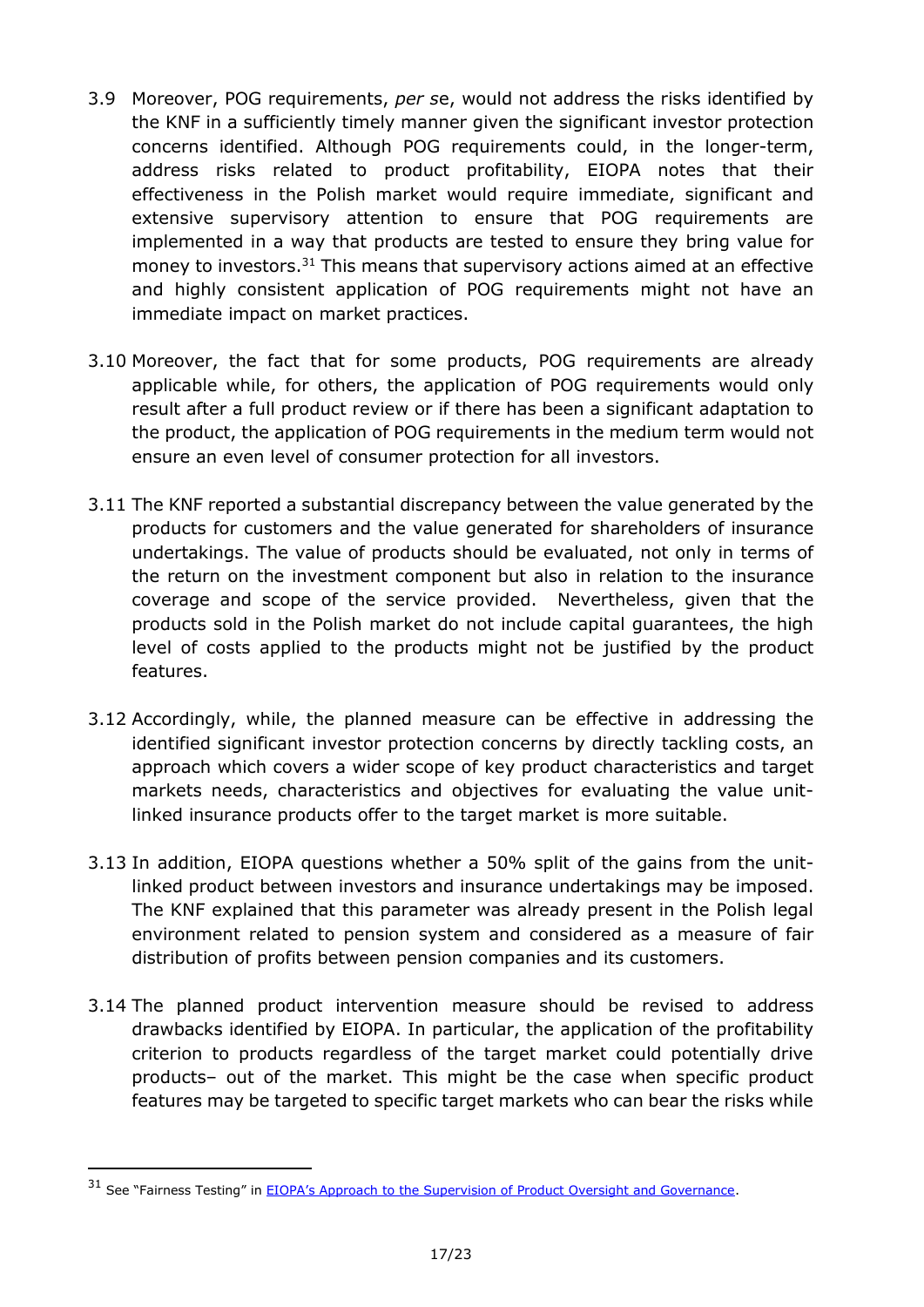seeking the expected rewards - e.g. targeted for professional investors<sup>32</sup> Professional investors should have access to their preferred unit-linked insurance product, if they are correctly targeted and appropriately sold. Accordingly, the scope of the product intervention should take into account this aspect.

- 3.15 The correlation of the profitability criterion to the risk-free-rate (RFR), presents some limitations as financial markets are in continuous evolution. The changes in the RFR could drive products out of the market that previously pass the test. Specifically, if the RFR were to be too low the significant investor protection concerns identified because of the high costs would persist given most products would pass the "compliance test". On the contrary, if the RFR were to be too high it may drive low cost and low risk products out of the market. It is unclear what would be the effect of this measure on the in-force business.
- 3.16 Finally, the profitability criterion of the planned product intervention measure may adversely impact long-term products. As the criterion is designed, in case a product has a RHP higher than 10 years, the profitability criterion should be satisfied at both the RHP and at 10 years of policy. In the KNF's view, this ensures that in the case of policies with RHP longer than 10 years, investors obtain a reasonable return within 10 years and, in the case of early terminations before the RHP, do not suffer substantial losses. This threshold takes into account the actual holding period of unit-linked insurance products in the Polish market (5 to 10 years). A more flexible approach to the short-term test could be applied, taking into consideration a duration linked to the actual RHP instead of a fixed 10 years term.
- 3.17 Accordingly, for products which are clearly designed for sufficiently granular target markets looking for a long-term investment and with the ability to keep such investment for a long-period the 10 year benchmark should be revised.

#### Asset classes in which the unit-linked insurance product invest in

-

3.18 Regarding the assets held by unit-linked insurance products, the KNF could use the broad discretion of Member States to introduce specific investment rules for the protection of customers under Article 133(3) of Directive 2009/138/EC and engage with the Polish legislator to this end. Additional national restrictions on certain categories of underlying assets of unit-linked insurance products and national diversification rules would apply to Polish insurance undertakings. However, as the Polish unit-linked insurance market is dominated by local insurance undertakings<sup>33</sup>, it could effectively address the investor protection concerns identified.

<sup>&</sup>lt;sup>32</sup> By analogy to Directive 2004/39/EC of the European Parliament and of the Council of 21 April 2004 on markets in financial instruments, a professional investor is an investor that possesses the experience, knowledge and expertise to make its own investment decisions and properly assess the risks incurred.

 $33$  In 2020, approx. 1.7% of the national gross written premium from unit-linked or index-linked business came from foreign insurance undertakings operating on a freedom to provide services and freedom of establishment basis.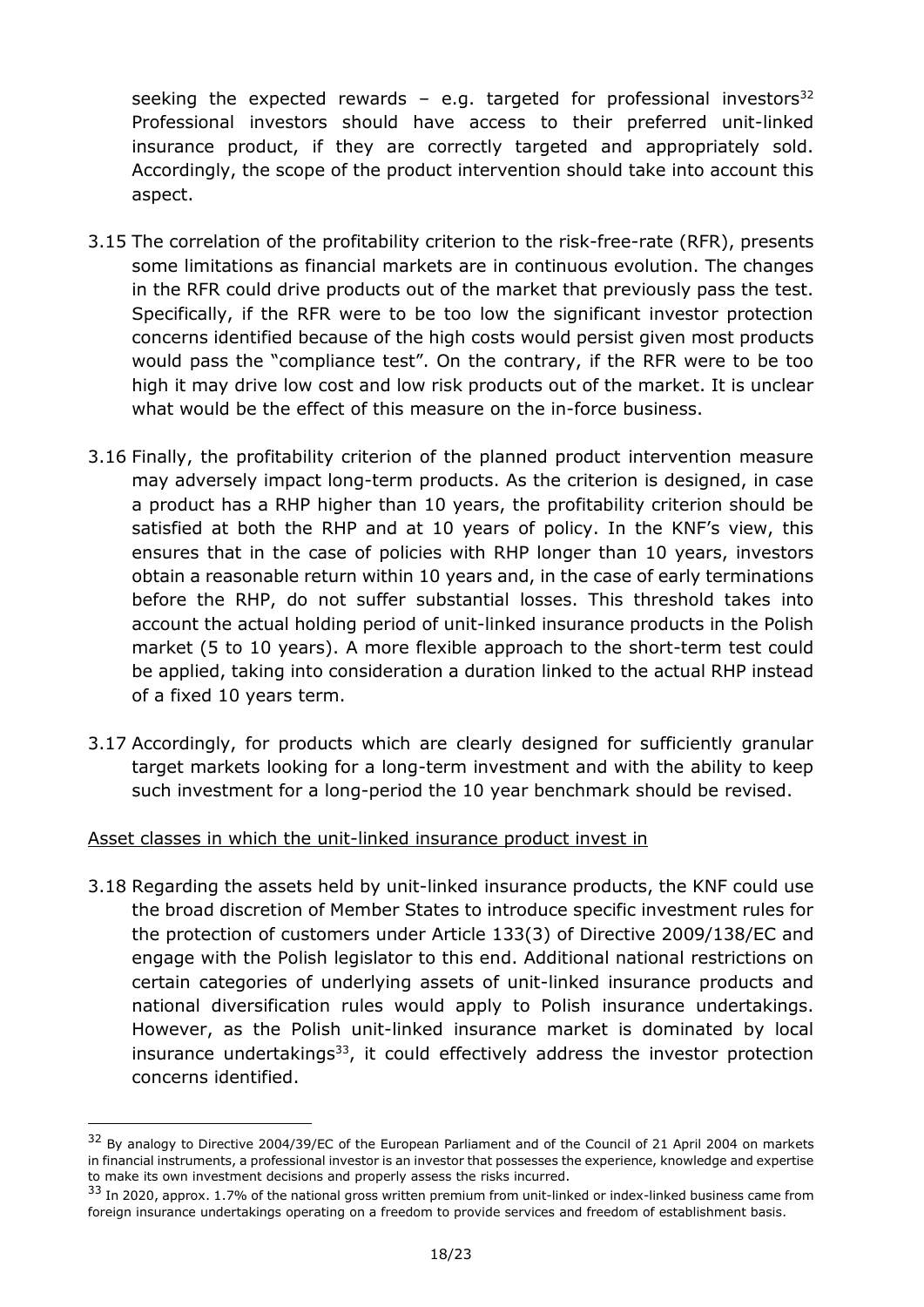- 3.19 In addition, the KNF should assess whether additional national provisions can qualify as general good rules. National provisions adopted in the interest of the general good must comply with the requirements developed by the case-law of the Court of Justice of the European Union and explained in the Commission Interpretative Communication on freedom to provide services and the general good in the insurance sector (2000/C 43/03). If the conditions of their application are met, national provisions may also apply to insurance undertakings providing insurance activities in Poland based on the freedom to provide services and freedom of establishment. Other Member States used additional measures as general good rules to limit or prohibit unit-linked insurance contracts from investing in certain asset classes or types.
- 3.20 With regard to the above, regarding the risks identified by the KNF in relation to the assets held by unit-linked insurance products and, specifically, the KNF's aim to ensure that the protection of investors in unit–linked insurance products up to the level offered to direct investors in UCITS, EIOPA is of the opinion that the KNF should further explore the use of other regulatory or supervisory measures, including the introduction of additional requirements in national legislation.
- 3.21 The risks associated with investing in CoCos has been highlighted by the Joint Committee of the European Supervisory Authorities<sup>34</sup> and by ESMA in a statement to the market<sup>35</sup> while competent authorities have also taken supervisory measures to protect investors. For instance, in 2014, prior to the entry into force of Regulation (EU) No 1286/2014, the Financial Conduct Authority of the UK has imposed a temporary restriction in relation to the retail distribution of contingent convertible instruments.<sup>36</sup>
- 3.22 Against this background, although CoCos presently represent a marginal share of assets of unit-linked insurance products, the KNF may consider, as a preventive measure, to impose a temporary prohibition on the marketing, distribution or sale of unit-linked insurance products investing in CoCos.

The manner of presenting fees and commissions in insurance contracts

<sup>34</sup> Available at [https://www.esma.europa.eu/sites/default/files/library/2015/11/jc\\_2014-](https://www.esma.europa.eu/sites/default/files/library/2015/11/jc_2014-62_placement_of_financial_instruments_with_depositors_retail_investors_and_policy_holders_self_placement.pdf) 62 placement of financial instruments with depositors retail investors and policy holders self placement.pdf. <sup>35</sup> ESMA/2014/944 - Statement on Potential Risks Associated with Investing in Contingent Convertible Instruments; available at [https://www.esma.europa.eu/sites/default/files/library/2015/11/2014-](https://www.esma.europa.eu/sites/default/files/library/2015/11/2014-944_statement_on_potential_risks_associated_with_investing_in_contingent_convertible_instruments.pdf) 944 statement on potential risks associated with investing in contingent convertible instruments.pdf.

<sup>36</sup> Available at [https://www.fca.org.uk/your-fca/documents/temporary-product-interventions/restrictions-in](https://www.fca.org.uk/your-fca/documents/temporary-product-interventions/restrictions-in-relation-to-the-retail-distribution-of-contingent-convertible-instruments)[relation-to-the-retail-distribution-of-contingent-convertible-instruments.](https://www.fca.org.uk/your-fca/documents/temporary-product-interventions/restrictions-in-relation-to-the-retail-distribution-of-contingent-convertible-instruments)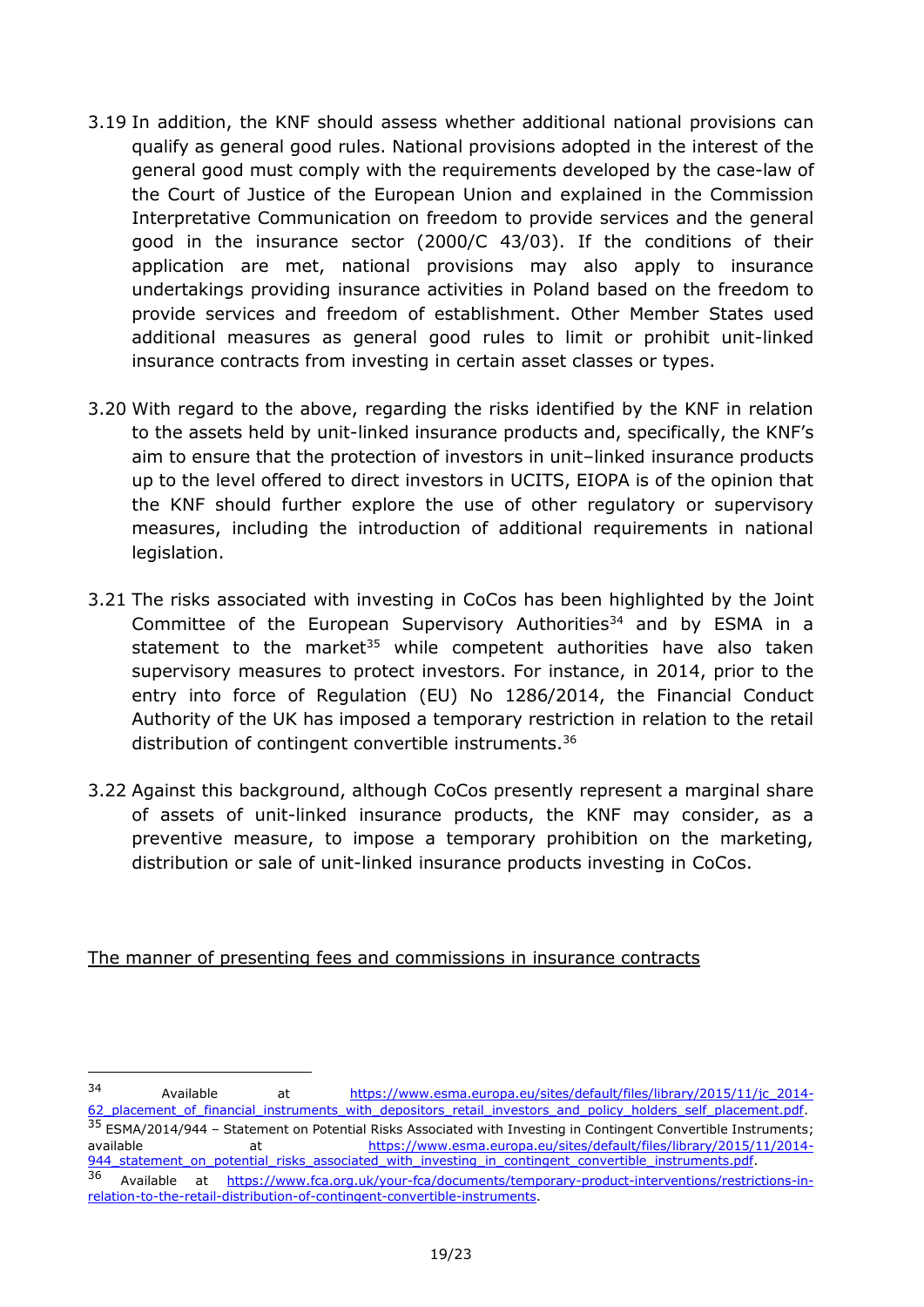- 3.23 Regarding the risks associated with how costs are disclosed to investors, the KNF could have partially addressed the risks by using its supervisory measures or by legislation, where appropriate.
- 3.24 Directive (EU) 2016/97 sets out the relevant requirements on how information should be provided to customers prior to the conclusion of a contract. Specifically, the second subparagraph of Article 29(1) of that Directive regarding the itemised breakdown of the costs to be provided at the customer's request provided the basis for the KNF to have specified the form and content of an itemised breakdown of costs which all insurance undertakings would need to prepare. The itemised breakdown could include any fees or commissions related to asset management services. In addition, Directive (EU) 2016/97 is a minimum harmonising directive, allowing Member States to maintain or introduce additional disclosure rules to protect customers.
- 3.25 Furthermore, in the context of the communication of essential information before the conclusion of a life insurance contract, Article 185(7) of Directive 2009/138/EC empowers Member States to require additional information that is necessary for the proper understanding of the essential elements of the commitment. On this legal basis insurance undertakings could be required to provide information about fees and commissions related to asset management services in any contract form provided to the customer before conclusion of the contract.
- 3.26 Notwithstanding the importance of pre-contractual disclosure and of the full use of the available tools under Union law, EIOPA disagrees with the KNF's conclusion that existing requirements under Union law do not provide any regulation regarding terms and conditions of insurance contracts. In some Member States, national competent authorities have powers to address the terms and conditions of insurance contracts under Council Directive 93/13/EEC of 5 April 1993 on unfair terms in consumer contracts<sup>37</sup>, if there is a significant imbalance in the parties' rights and obligations arising under the contract to the detriment of the consumer.
- 3.27 In addition, Article 17(2) of Directive (EU) 2016/97 explicitly states that it is without prejudice to the application of Directive 2005/29/EC of the European Parliament and of the Council of 11 May 2005 concerning unfair business-toconsumer commercial practices in the internal market. <sup>38</sup> The regulation of that Directive applies to all commercial practices that occur before, during and after a business-to-consumer transaction has taken place. It provides that Member States can retain or add information requirements relating to contract law where this is permitted by minimum harmonisation clauses found in existing EU legal instruments. Therefore, in areas where Directive (EU) 2016/97 is a minimum harmonising as regards disclosure requirements, a Member State could use

<sup>37</sup> OJ L 95, 21.4.1993, p. 29.

<sup>38</sup>OJ L 149, 11.6.2005, p. 22–39.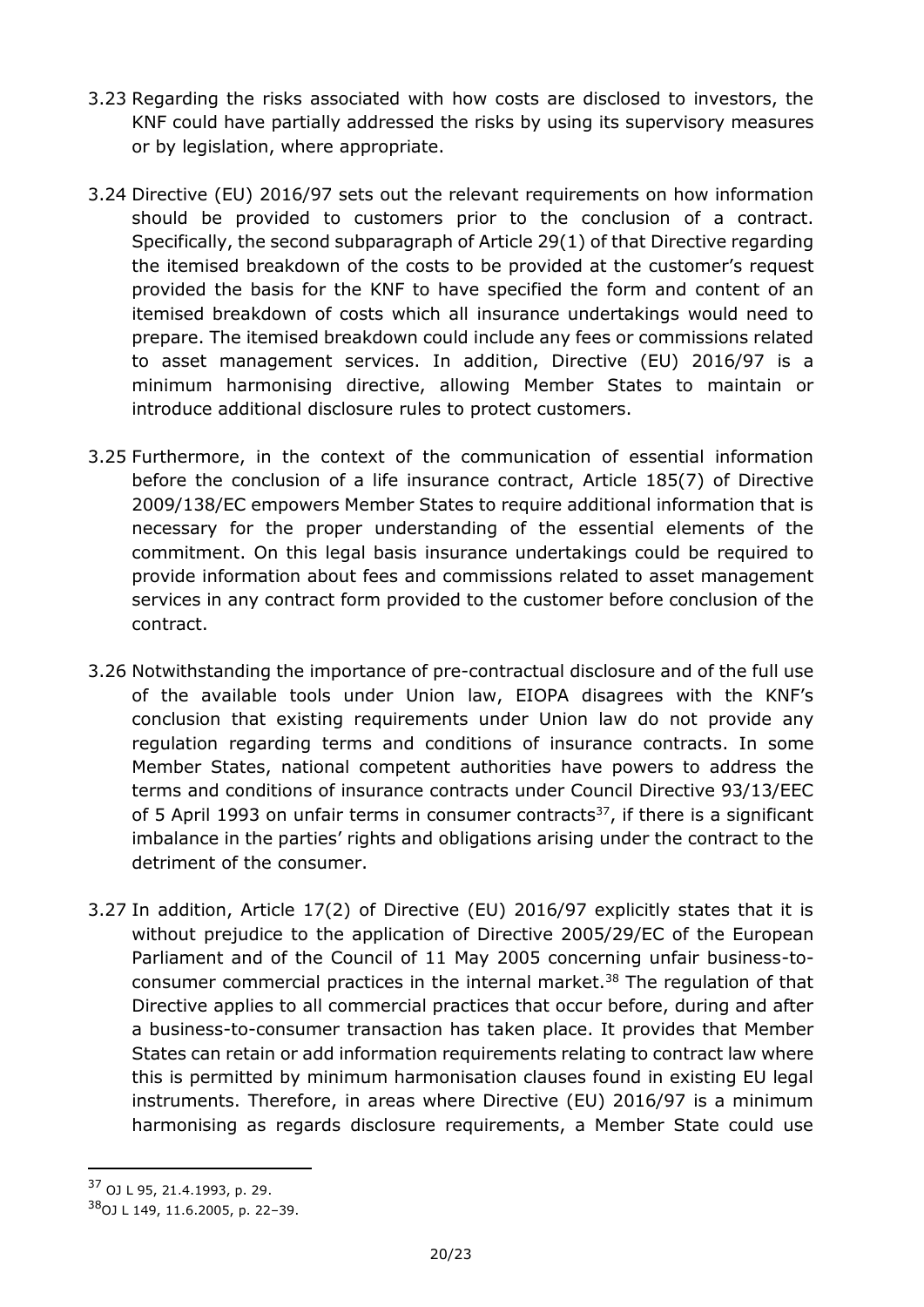Directive 2005/29/EC as a basis to impose stricter requirements relating to the disclosure of contractual provisions to consumers.

## Additional considerations

- 3.28 In determining whether there are significant investor protection concerns, the KNF, in line with Article 2(2)(c) of Commission Delegated Regulation (EU) 2016/1904, should also consider the type of investor to whom an IBIP is marketed or sold. To ensure proportionality, professional investors<sup>39</sup> and thereby products targeted clearly and specifically at professional investors should be excluded from the scope of the product intervention. The investor protection concerns identified by KNF, in particular regarding the degree of transparency of the underlying assets of unit-linked insurance products and investors' capacity to understand the product's characteristics, complexity and risk profile, do not apply to professional investors.
- 3.29 The principle of legal certainty must be also thoroughly considered by the KNF in the decision to be adopted. It should be clear to insurance undertakings and also to investors which unit-linked insurance products fall under the scope of the product intervention. Article 17(1) of Regulation (EU) No 1286/2014 requires the KNF to determine the specific features of the IBIPs to which the prohibition applies and this requirement has to be implemented in the product intervention decision.

## **4. Action by other competent authorities**

- 4.1 According to Article 18(2) of Regulation (EU) No 1286/2014, if EIOPA considers that the taking of a measure by other competent authorities is necessary to address the risk, it shall state this in the opinion.
- 4.2 The significant investor protection concern identified by the KNF affects the Polish market. The Polish unit-linked insurance market differs from other European markets in terms of typical product features. Most products are pure unit-linked insurance products<sup>40</sup> and the evidence provided by the KNF indicates that product are more costly.
- 4.3 While competent authorities consulted have not informed EIOPA or the KNF about similar risks in their respective market, it remains a core duty of competent authorities to monitor their markets and take supervisory measures where conduct risk has been identified. Accordingly, where similar consumer

<sup>&</sup>lt;sup>39</sup> A professional investor is an investor that possesses the experience, knowledge and expertise to make its own investment decisions and properly assess the risks incurred.

 $^{40}$  I.e. unit-linked insurance products without financial guarantees and without annuity options.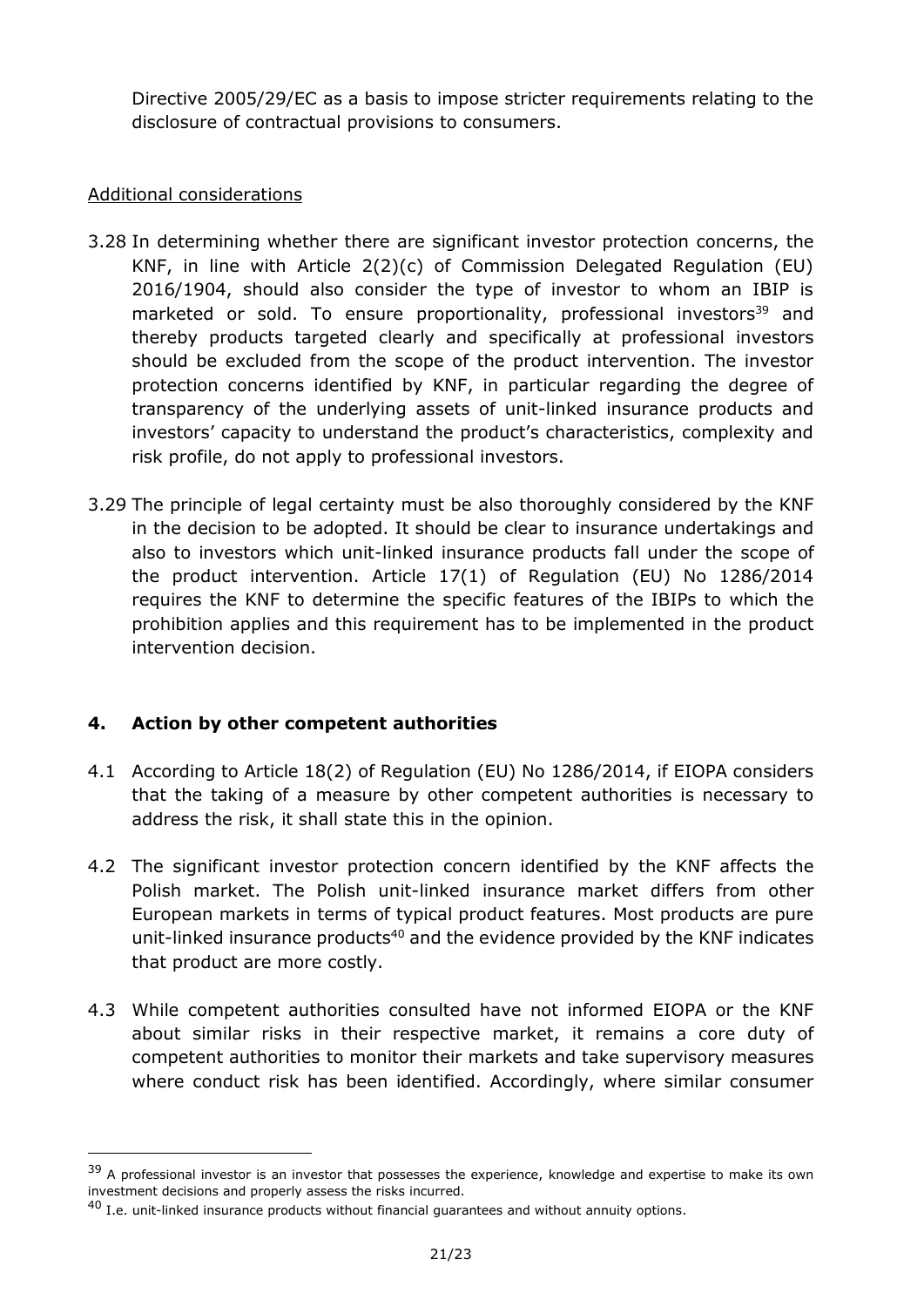protection issues have been identified in other Member States, competent authorities are expected to take supervisory action.

4.4 Competent authorities should tailor supervisory measures to the specificities of the risks identified in their respective markets and are not expected to take the same product intervention measure as the KNF. Firstly, these have been designed by the KNF in response to the specific investor protection concerns identified in the Polish market. Secondly, any intended supervisory action should take into account the objective of the use of product intervention powers under Regulation (EU) No 1286/2014. These powers are a last resort measure and competent authorities should consider the full array of supervisory tools to address identified risks. Thirdly, there are common conduct risks across Member States which warrant wider and coordinated action at EU level.

### **5. Conclusions**

- 5.1 EIOPA concurs with the KNF's conclusion on the existence of significant investor protection concerns in the Polish unit-linked insurance market and is strongly supportive of regulatory or supervisory measures aimed at addressing those concerns.
- 5.2 Product intervention powers under Regulation (EU) No 1286/2014 are intended as a last resort measure and should be used by competent authorities under the strict conditions set out in Article 17(2) of that Regulation. Competent authorities should also take into account that the objective of product intervention is to address and prevent specific significant investor protection concerns, thereby this power cannot be used for general market regulation purposes.
- 5.3 EIOPA is of the opinion that with regard to the risks arising from product profitability, a targeted product intervention measure is justified and proportionate with regard to persisting risks of consumer detriment in the Polish market, the clear outlying nature of the Polish unit-linked insurance market in terms of costs and the need to address this risk in a consistent and timely manner.
- 5.4 In view of ensuring legal certainty and proportionality of the product intervention, the KNF should closely monitor the effects of the targeted product intervention measure and adjusts the parameters of the criterion on product profitability to ensure that the measure remains effective and achieves the targeted outcome.
- 5.5 In addition, in EIOPA's view the KNF should assess how the detriment for investors that have already invested in and/or continue investing in unit-linked insurance products that are otherwise banned as a result of the product intervention can be addressed.